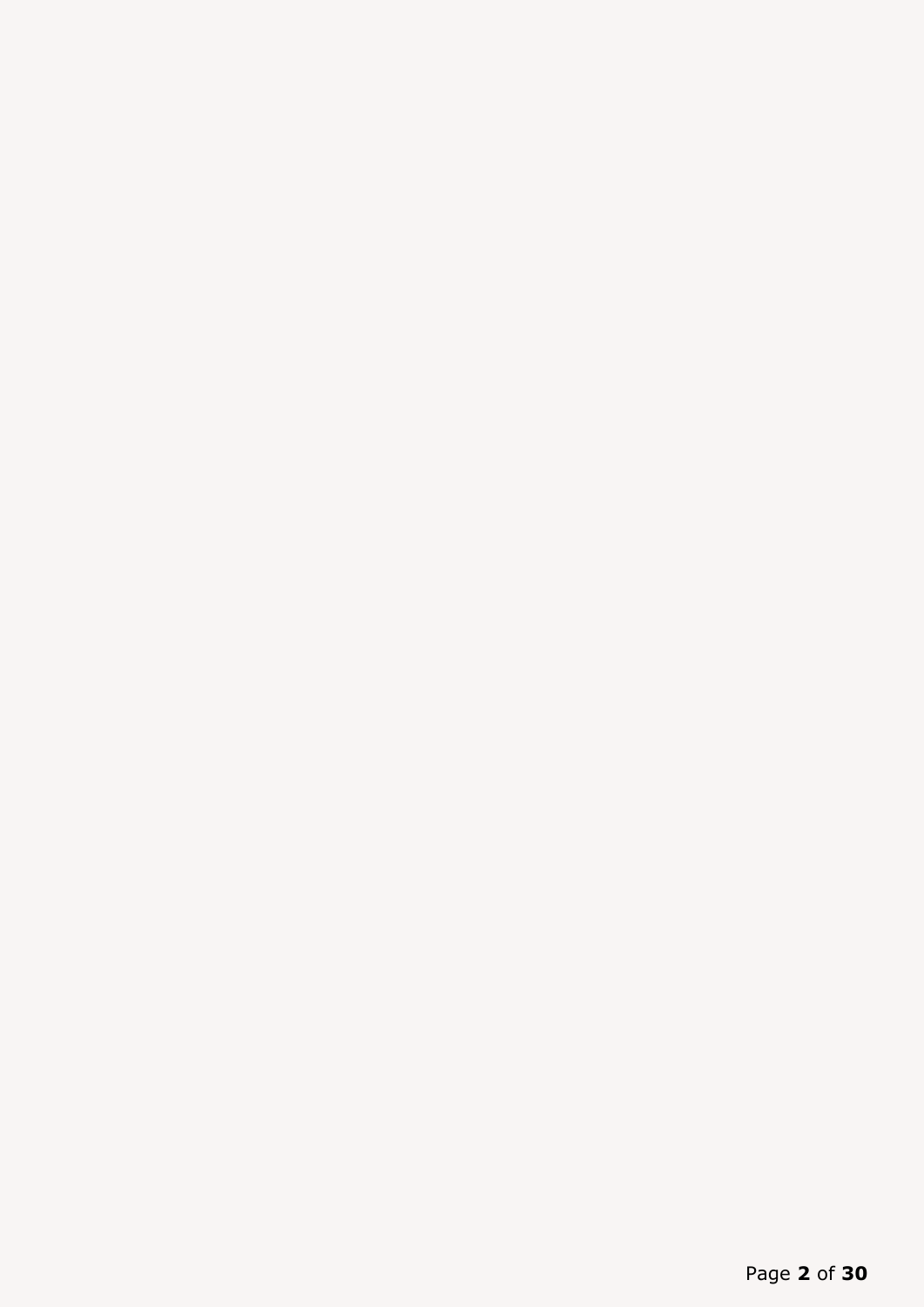## <span id="page-2-0"></span>**Accessing Microsoft Teams**

To get started we need to know how to find Teams.

- 1. Open your web browser (Chrome).
- 2. Go to teams.microsoft.com.
- 3. Log in (using your full email address like with SharePoint).
- 4. Click on the download button at the bottom of the left menu.



- 5. When the download is complete, click on the downloaded file.
- 6. Teams will be installed on your computer.

#### **Notes:**

You could continue to use the online version of Teams if you don't want to download the desktop application.

If you use the online version, you should click 'Turn on' on the 'Stay in the know. Turn on desktop notifications' message in the bottom right corner of the screen. If you are not going to use the online version, you can click 'Dismiss' instead to make the message go away.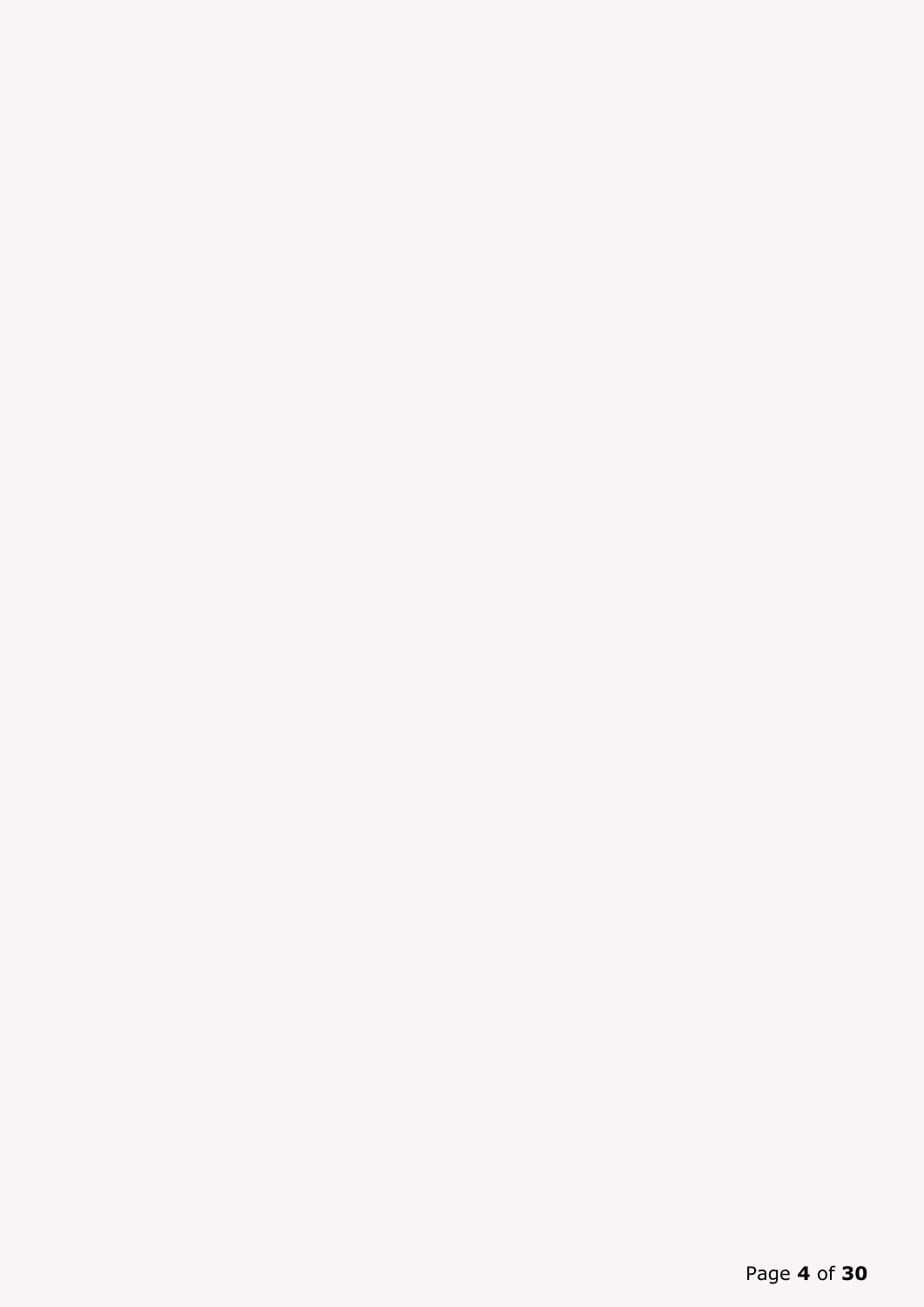## <span id="page-4-0"></span>**Creating a Team**

The starting point for anything within MS Teams is your team. If there isn't already a team available that suits your needs, you can create a new one. Teams do not have to reflect 'real' teams and can include staff that you work with from any area of the university.

1. Click on the 'Create team' button in the 'Create a team' box:

| $\langle \quad \rangle$              |                                          | $\mathcal{C}$                              |                   | Search for or type a command          |
|--------------------------------------|------------------------------------------|--------------------------------------------|-------------------|---------------------------------------|
| ۹<br>Activity                        | Join or create a team                    |                                            |                   |                                       |
| $\blacksquare$<br>Chat<br>W.         |                                          | <b>WE</b>                                  | G <sub>1</sub>    | <b>MM</b>                             |
| Teams<br>â<br><b>Assignments</b>     | Create a team<br>$\bullet\bullet\bullet$ | Join a team with a code<br>Enter code      | Group 1<br>Public | Managing and Marketing Assi<br>Public |
| €<br>Calendar<br>$\epsilon$<br>Calls | <sup>26+</sup> Create team               | Got a code to join a team? Enter it above. | Group 1           | 3rd World Farmer Project              |
| 4<br>Files                           |                                          |                                            |                   |                                       |

2. Click on 'Staff':

| in a team? Enter it above.<br>Select a team type     |                                                                           |                                                   |                                                          |
|------------------------------------------------------|---------------------------------------------------------------------------|---------------------------------------------------|----------------------------------------------------------|
| $\rightarrow$                                        | -                                                                         |                                                   |                                                          |
| Class<br>Discussions, group projects,<br>assignments | <b>Professional Learning</b><br>Community (PLC)<br>Educator working group | Staff<br>School administration and<br>development | Other<br>Clubs, study groups, after-school<br>activities |
|                                                      |                                                                           |                                                   | Cancel                                                   |

- 3. Give your team a name, e.g. Suzy's Training Team.
- 4. Give your team a description, e.g. A test team for training.

#### **Note:**

If you're already a member of a team, you'll see your teams displayed on the screen at the start. You can create a new one by clicking on 'Join or create team' at the top right of your screen.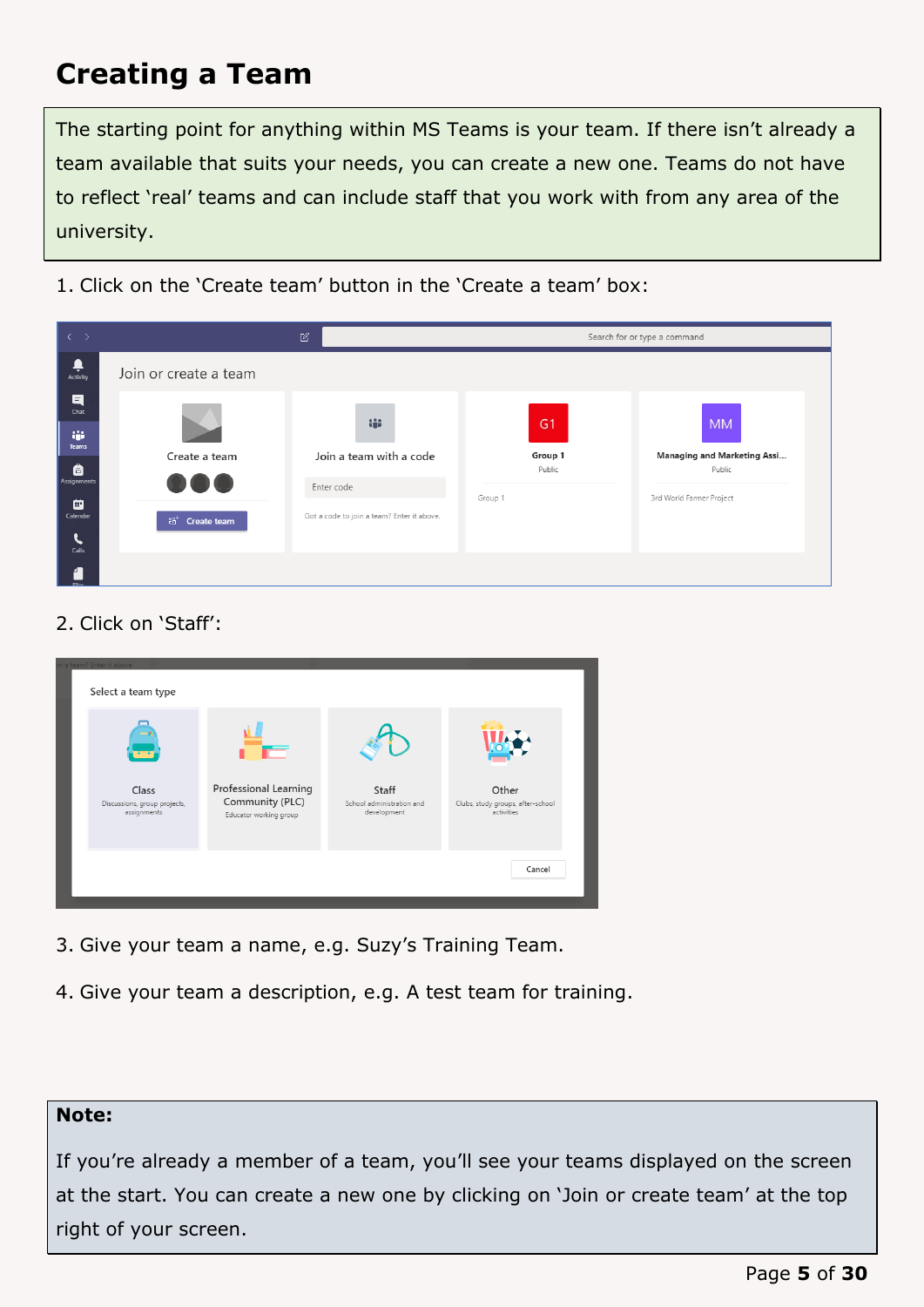5. Leave Privacy set to 'Private – Only team owners can add members':

| Create your team                                                                                                                                                                                                |                       |
|-----------------------------------------------------------------------------------------------------------------------------------------------------------------------------------------------------------------|-----------------------|
| Staff leaders are owners of staff teams and add others as members. Each staff team allows you to<br>communicate, share important documents and set up a Staff Notebook to track common<br>administrative goals. |                       |
| Name                                                                                                                                                                                                            |                       |
| Suzy's Training Team                                                                                                                                                                                            |                       |
| Description (optional)                                                                                                                                                                                          |                       |
| A test team for training                                                                                                                                                                                        |                       |
| Privacy                                                                                                                                                                                                         |                       |
| Private - Only team owners can add members                                                                                                                                                                      |                       |
|                                                                                                                                                                                                                 |                       |
|                                                                                                                                                                                                                 | Cancel<br><b>Next</b> |

- 6. Click the 'Next' button
- 7. Type the name of one or two members of staff who are in the room today and click the Add button to add them to the team.
- 8. When you've added all the people you want to add, click Close
- 9. You will now see your new team:



#### **Note:**

You can add people to your Team later, by clicking on the … to the right of the name of your team and choosing 'Manage team'.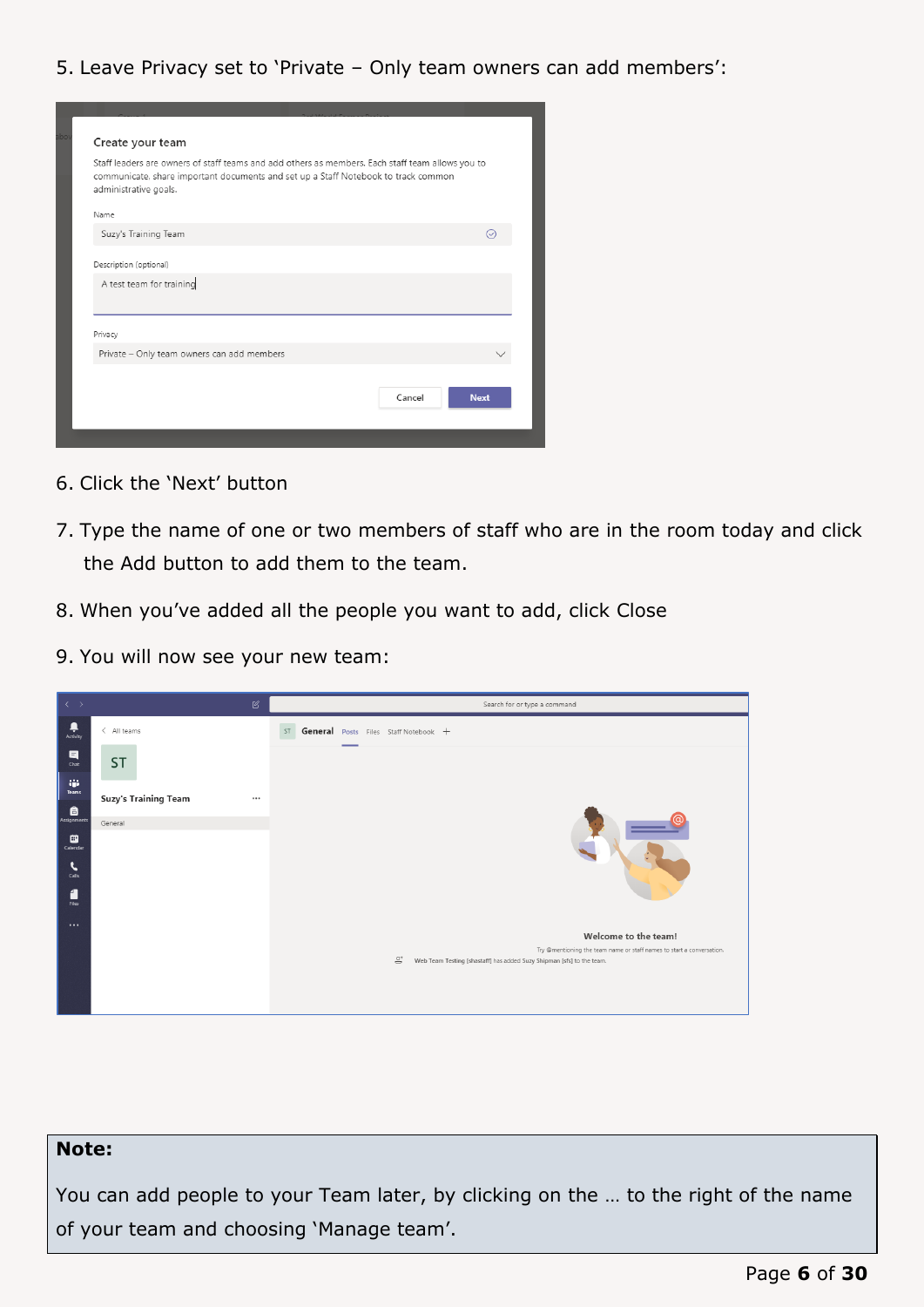## <span id="page-6-0"></span>**Creating a Channel**

Separate channels are useful so that you can keep discussions about different topics in different places. Some teams have many channels, and some may just have the default 'General' channel.

1. Click on the … to the right of the name of your team:



- 2. Choose 'Add channel'.
- 3. Give your channel a name, e.g. Training Session.
- 4. Give your channel a description: e.g. A channel for conversation in the training session.
- 5. Leave Privacy set to 'Standard Accessible to everyone on the team'
- 6. Tick the 'Automatically show this channel in everyone's channel list' tick box.



7. Click Add.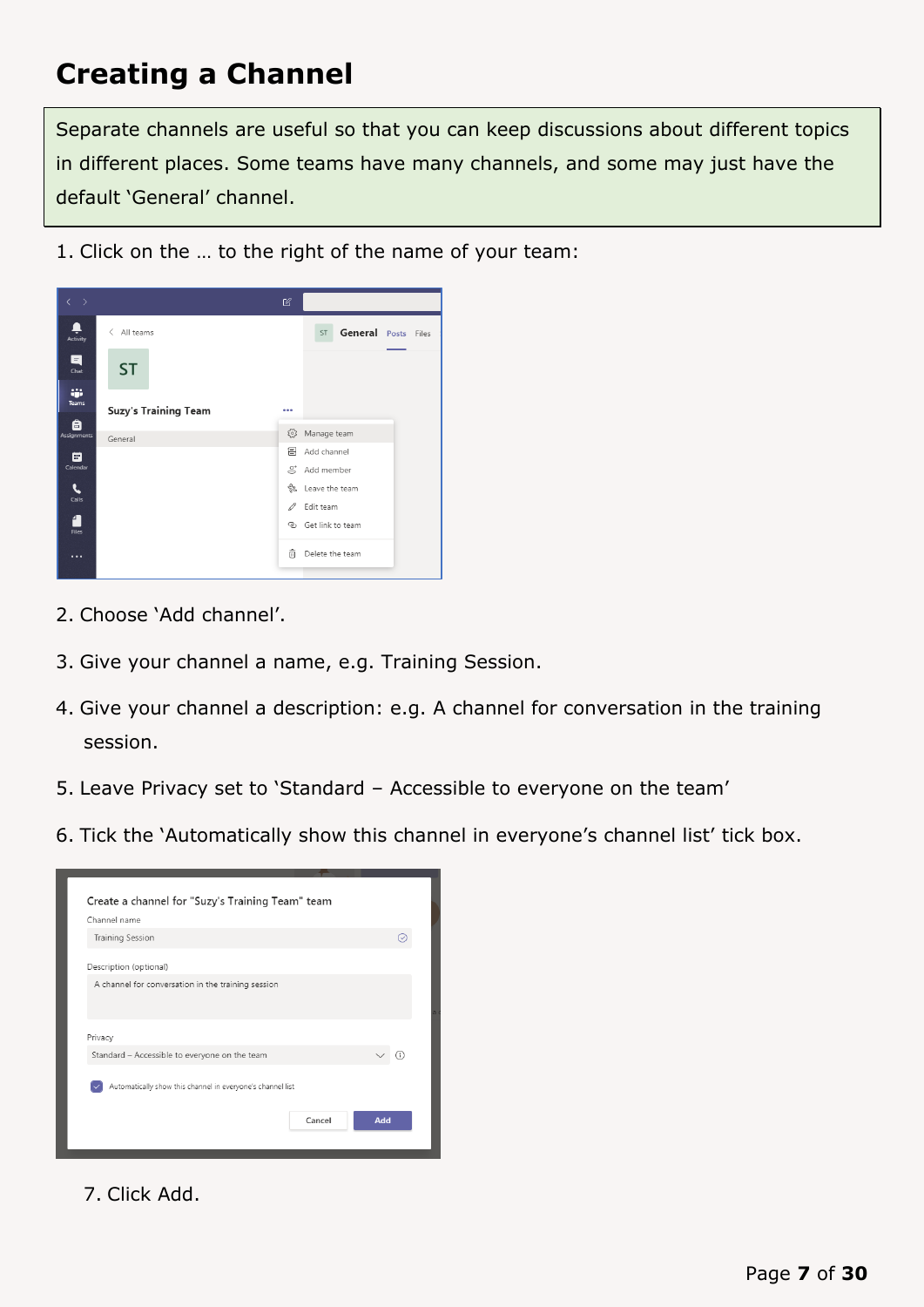8. Your channel will be created, and you'll see it displayed in the panel on the left:

| .,<br>Activity                                   | All teams<br>く                          | ST | Training Session Posts Files Notes + |
|--------------------------------------------------|-----------------------------------------|----|--------------------------------------|
| 日<br>Chat                                        | <b>ST</b>                               |    |                                      |
| ij.<br><b>Teams</b><br>â                         | <b>Suzy's Training Team</b><br>$\cdots$ |    |                                      |
| Assignments                                      | General                                 |    |                                      |
| ₩<br>Calendar<br>S<br>Calls<br>4<br><b>Files</b> | Training Session                        |    |                                      |

#### **Note:**

You can create a channel that is only visible for certain people within the team by setting the Privacy to 'Private – Only accessible to a specific group of people within the team'.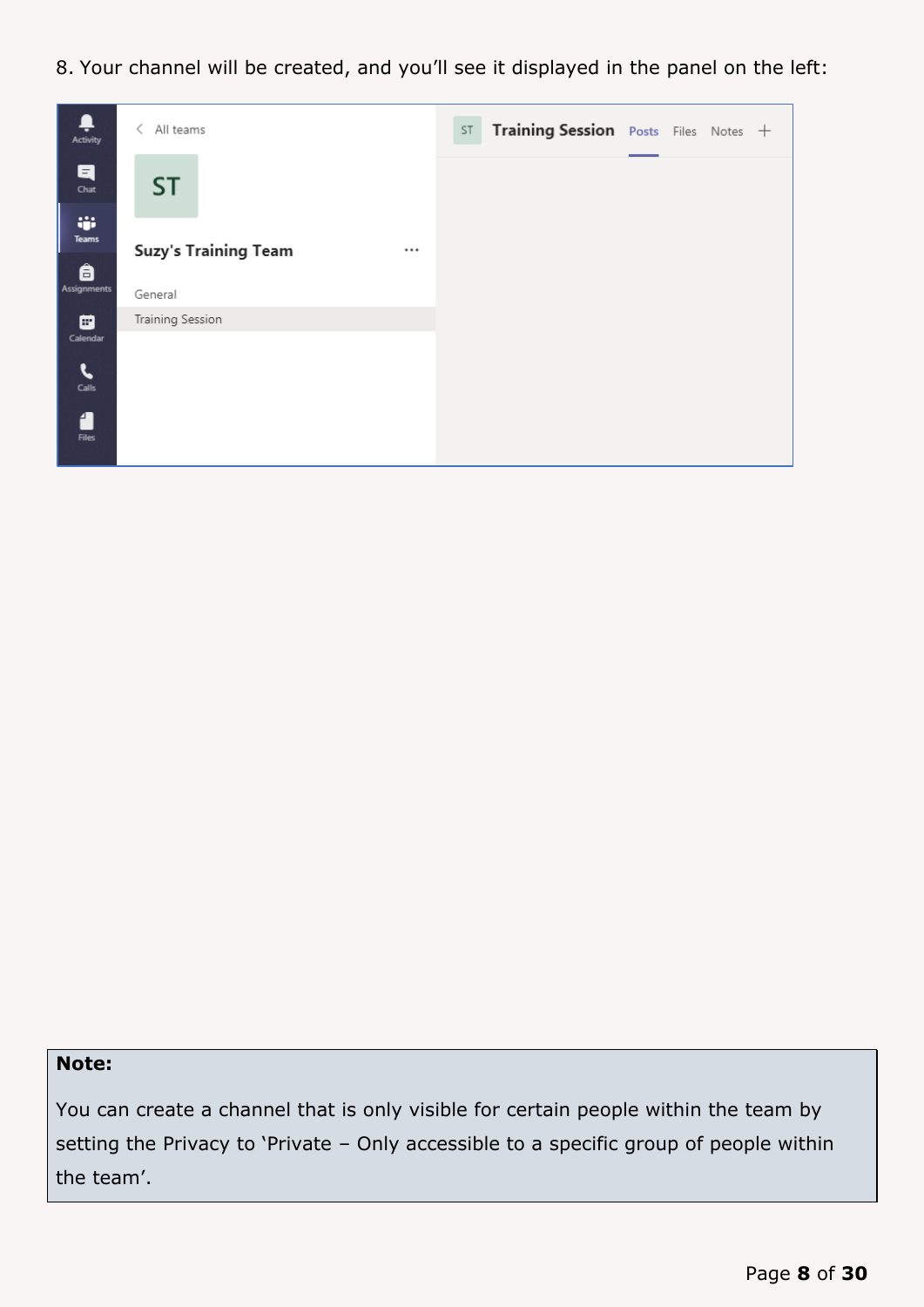# <span id="page-8-0"></span>**Notifications**

It is useful to make sure you are notified when other people post something in your new channel. By default, notifications are off, but you can turn them on.

- 1. Click on the … by the channel name.
- 2. Click on 'Channel notifications'.
- 3. For 'All new posts' select 'Banner and feed'.
- 4. Tick the 'Include all replies' tick box.
- 5. Leave 'Channel mentions' set as 'Banner and feed'.

6. Click Save.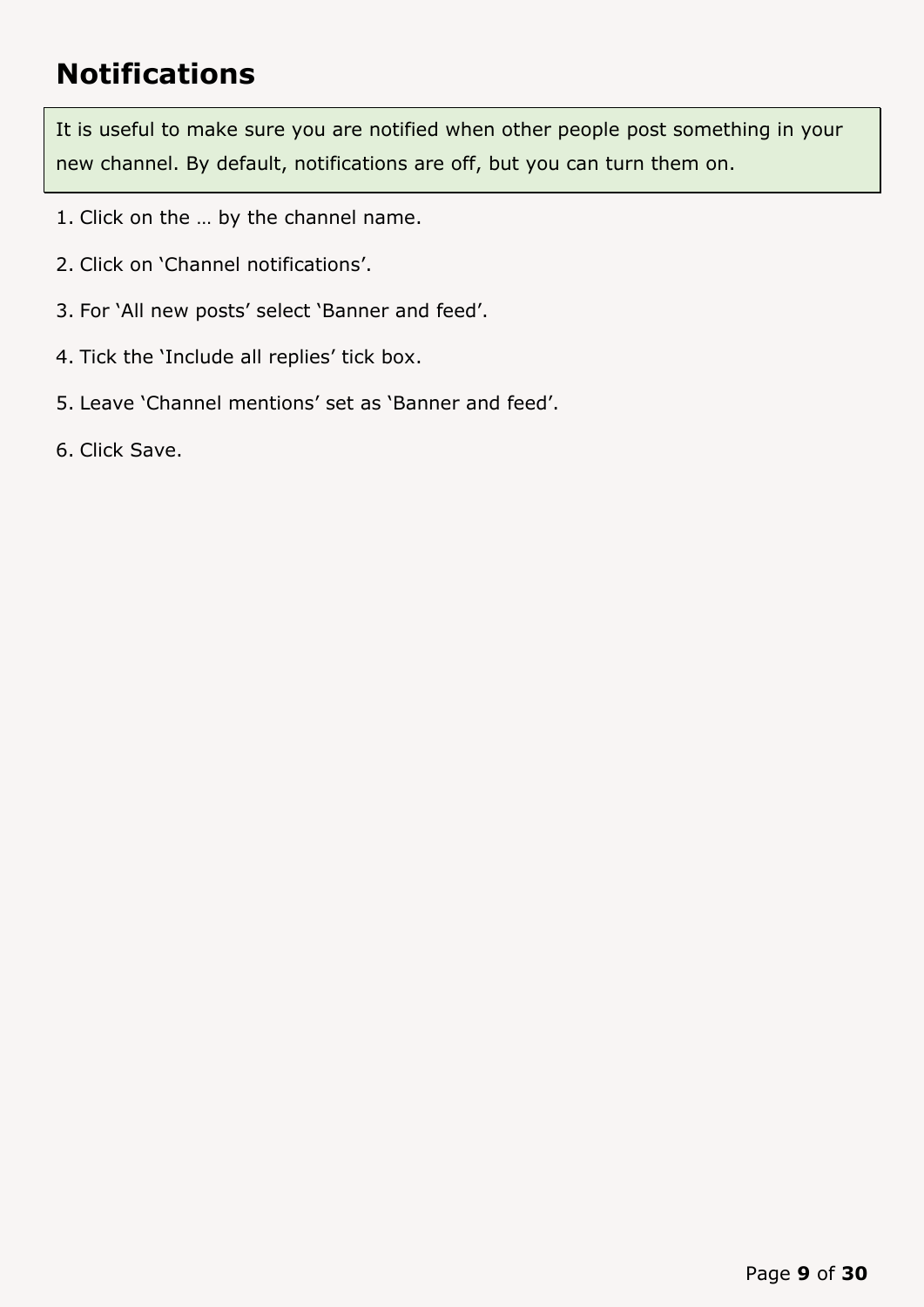Page **10** of **30**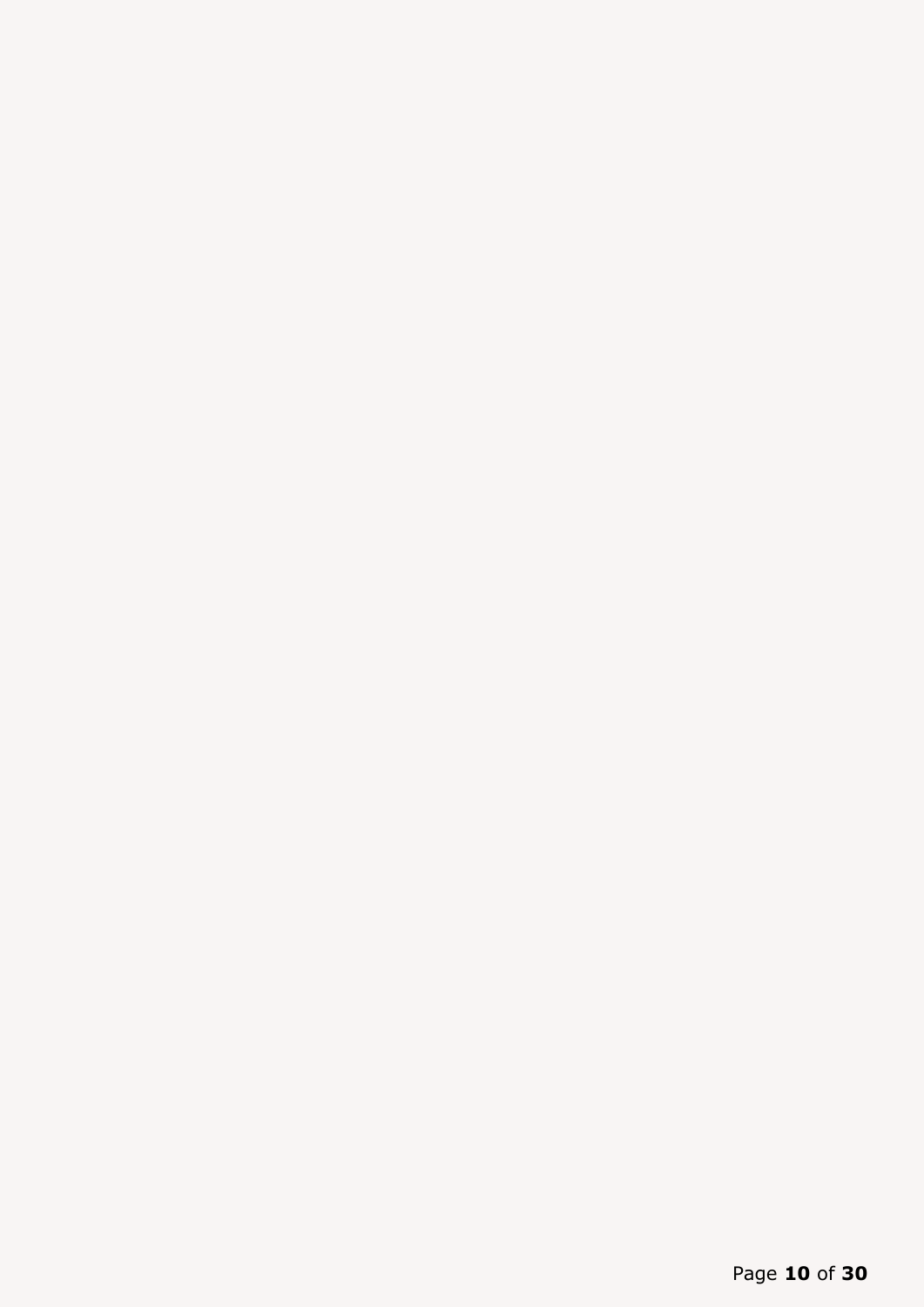# <span id="page-10-0"></span>**Having a Conversation**

You can have conversations in a variety of areas within Teams. Conversations in a channel can be seen by any member of your team who has access to that channel. Conversations in Chat can only be seen by the people you have added to the chat.

### <span id="page-10-1"></span>**Channel conversation**

- 1. Type in the box at the bottom of the channel screen to start the conversation.
- 2. To make sure people are aware of your new message, you can use @ to notify different people or groups of people. After typing the @, suggestions will appear as you continue typing so you can pick the right option from the list:

| Suggestions                                                                                           |
|-------------------------------------------------------------------------------------------------------|
| Suzy Shipman [sfs]<br>sfs@aber.ac.uk                                                                  |
| Suzy's Training Team<br>ST<br>Team                                                                    |
| @suzy                                                                                                 |
| $\begin{array}{ccc} \oslash & \odot & \odot & \oslash & \oslash & \oslash & \cdots \end{array}$<br>Aø |

3. Type a message for your whole team, e.g. @Suzy's Training Team Hello everyone in the team.

| <b>WT</b> | Web Team Testing [shastaff] 11:54<br>Suzy's Training Team Hello everyone in the team |  |
|-----------|--------------------------------------------------------------------------------------|--|
|           | $\leftrightarrow$ Reply                                                              |  |

4. Type a message for the whole channel, e.g. @Training Session Hello people in the channel.

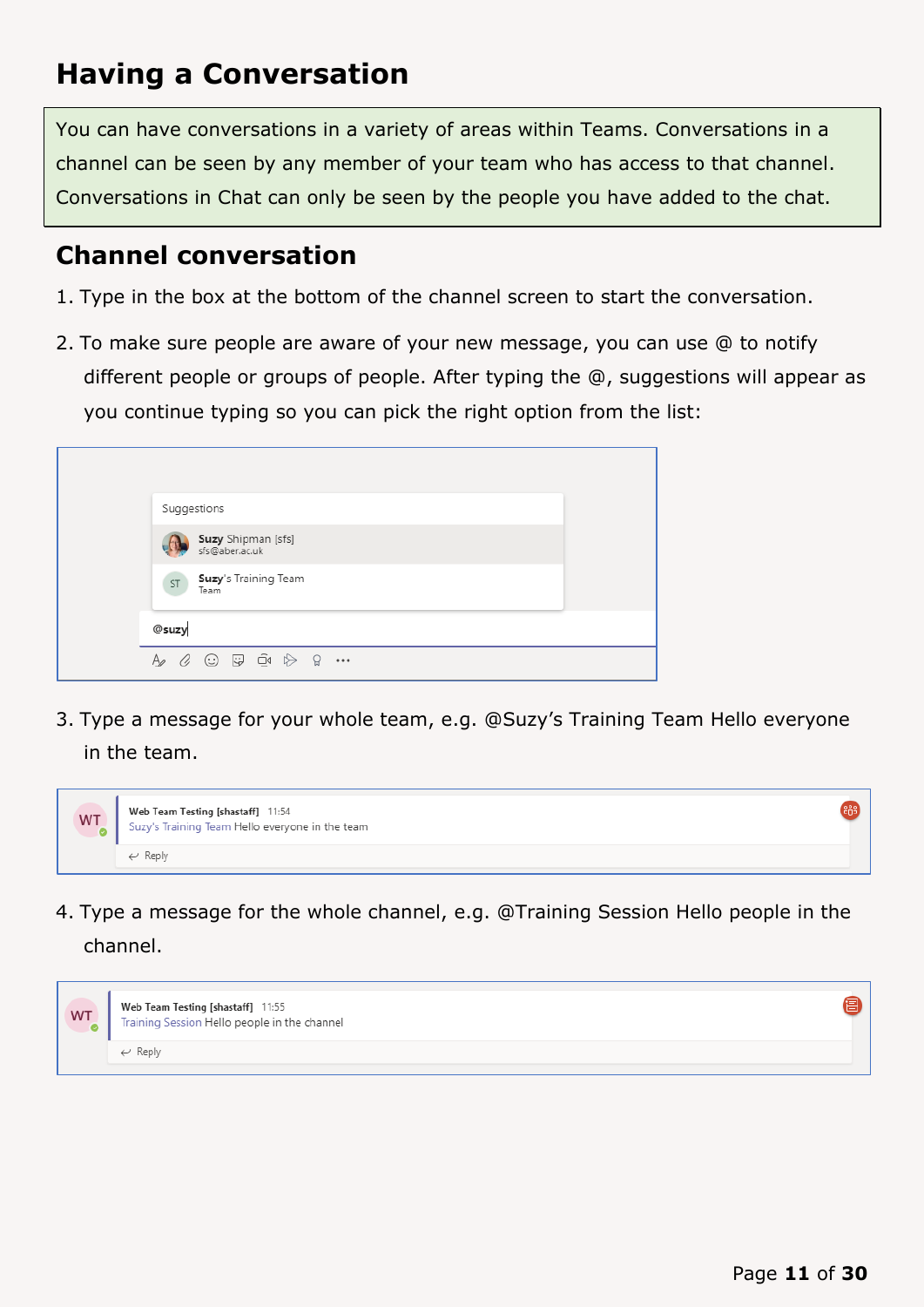5. Type a message for a member of your team, e.g. @Suzy Shipman this is a message for Suzy.



7. Reply to one of the messages you have posted by clicking on Reply and typing your reply text:



8. You can also use a quick response to someone's message. Like one of your messages by putting your mouse over it and choosing the thumbs up icon on the top right of the message:

|                 | $\leftarrow$ Reply                                                                |  |  | 50000H |  |
|-----------------|-----------------------------------------------------------------------------------|--|--|--------|--|
| WT <sub>o</sub> | Web Team Testing [shastaff] 11:55<br>Training Session Hello people in the channel |  |  |        |  |
|                 | $\leftarrow$ Reply                                                                |  |  |        |  |
|                 |                                                                                   |  |  |        |  |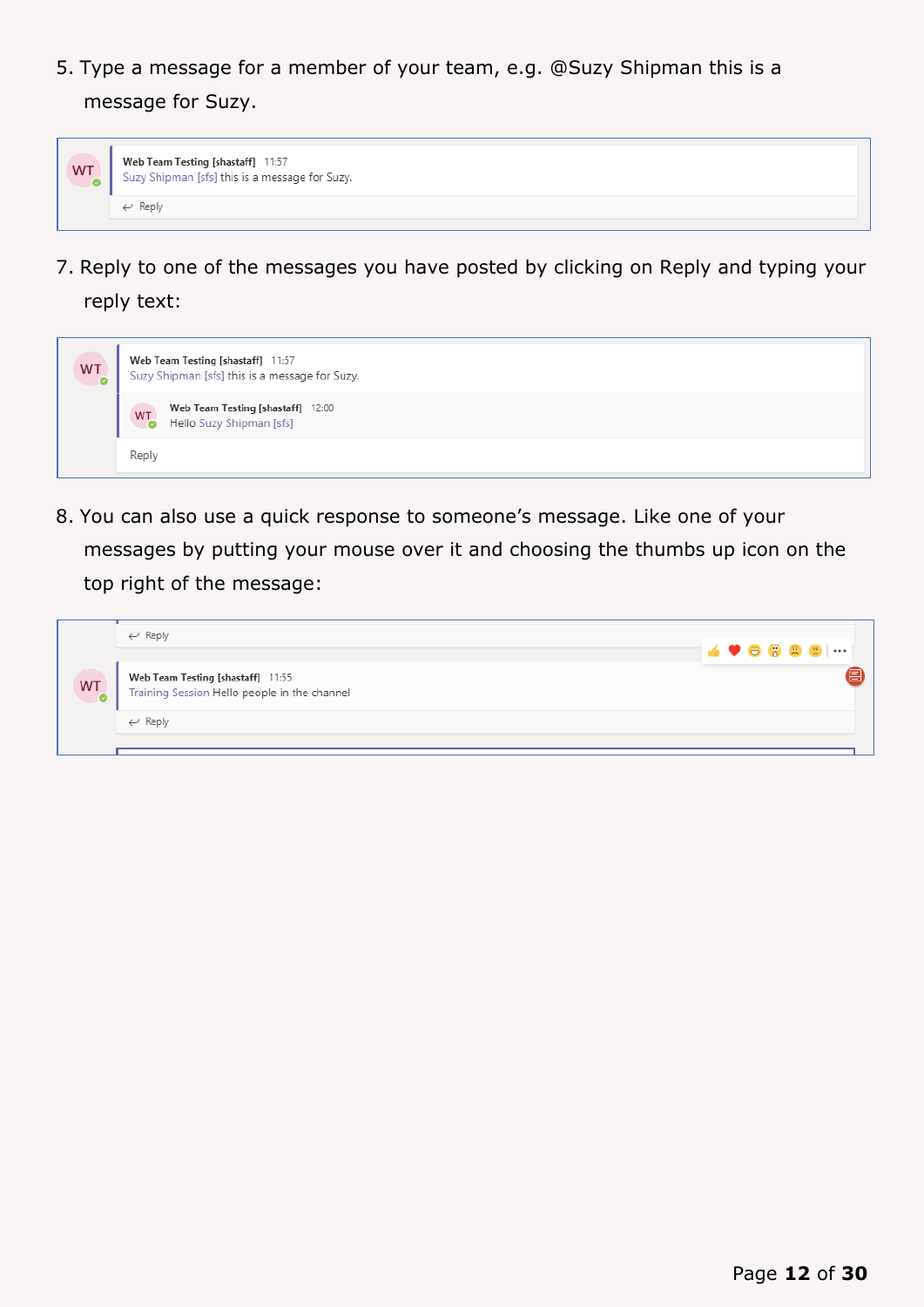### <span id="page-12-0"></span>**Conversation with a specific person**

- 1. Click on Chat in the left menu.
- 2. Click on the 'new chat' icon at the top of the Chat pane (pencil & paper icon):



- 3. Type the name or userid of one of the people in the room and choose the right person from the suggestions that appear.
- 4. Type your message in the box at the bottom.



5. If you want to type a message with formatting such as new lines, click on the 'Format' icon to change into a mode where you can format your message before sending it.

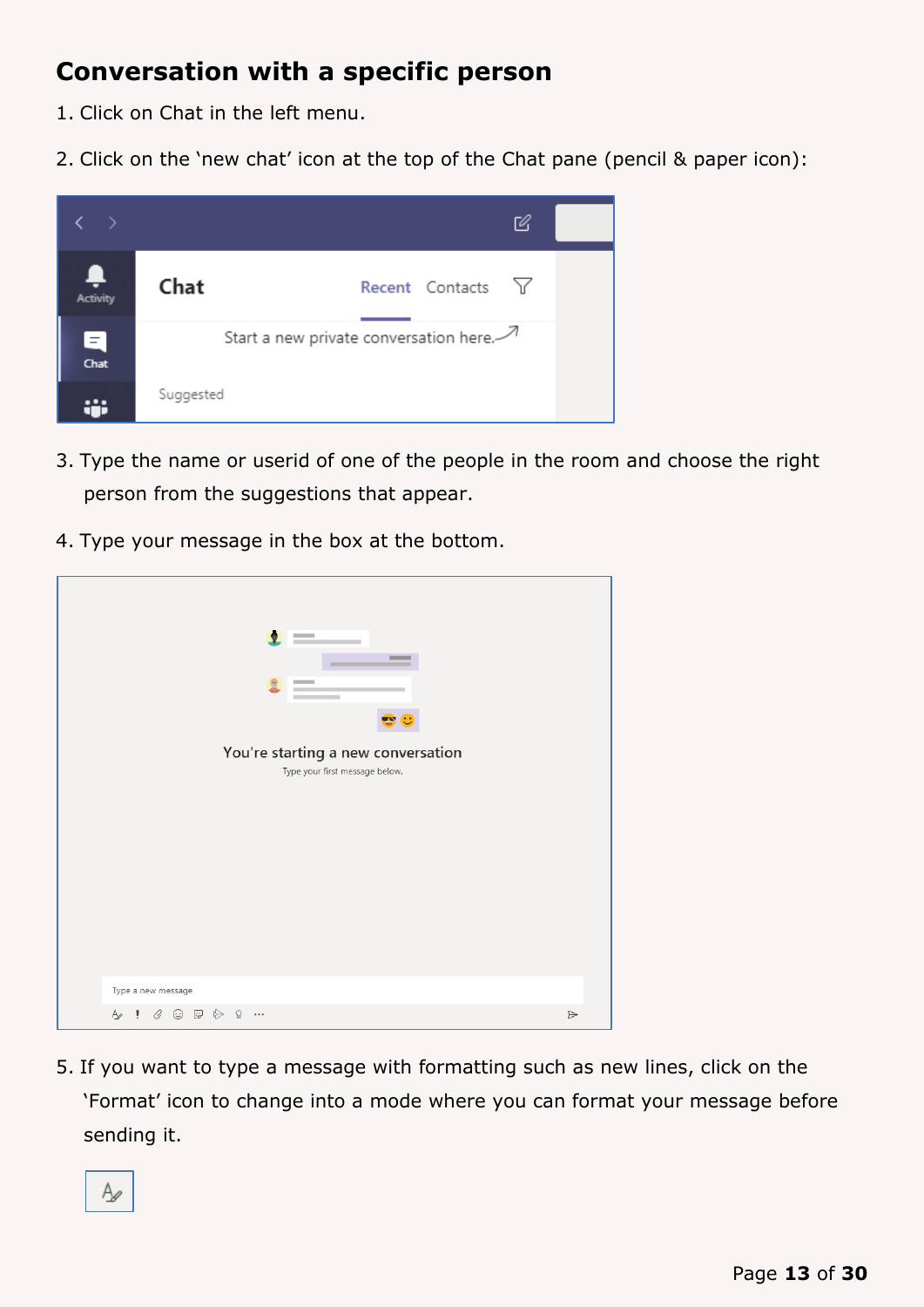6. Type your message and format as required:



7. Click on the 'Send' icon at the bottom right to send the message.



- 8. If you want to send a short, simple message, just type it and hit Enter.
- 9. The person you are chatting with should get a notification in Teams.
- 10. Check if you have a reply to the message that you sent.
- 11. Reply to the chat message.

#### **Notes:**

You can chat with anyone across the university. Today we will stick to people in the room, so we don't annoy or confuse anyone else!

If you start a chat with someone you've chatted with before, you'll see the previous conversations showing in the chat window.

If you add a new person to an existing chat that was previously with a single person, the new person will see all the chat history.

If you add a new person to an existing chat that is already a group chat, you will be asked if you want the new person to see the chat history or not.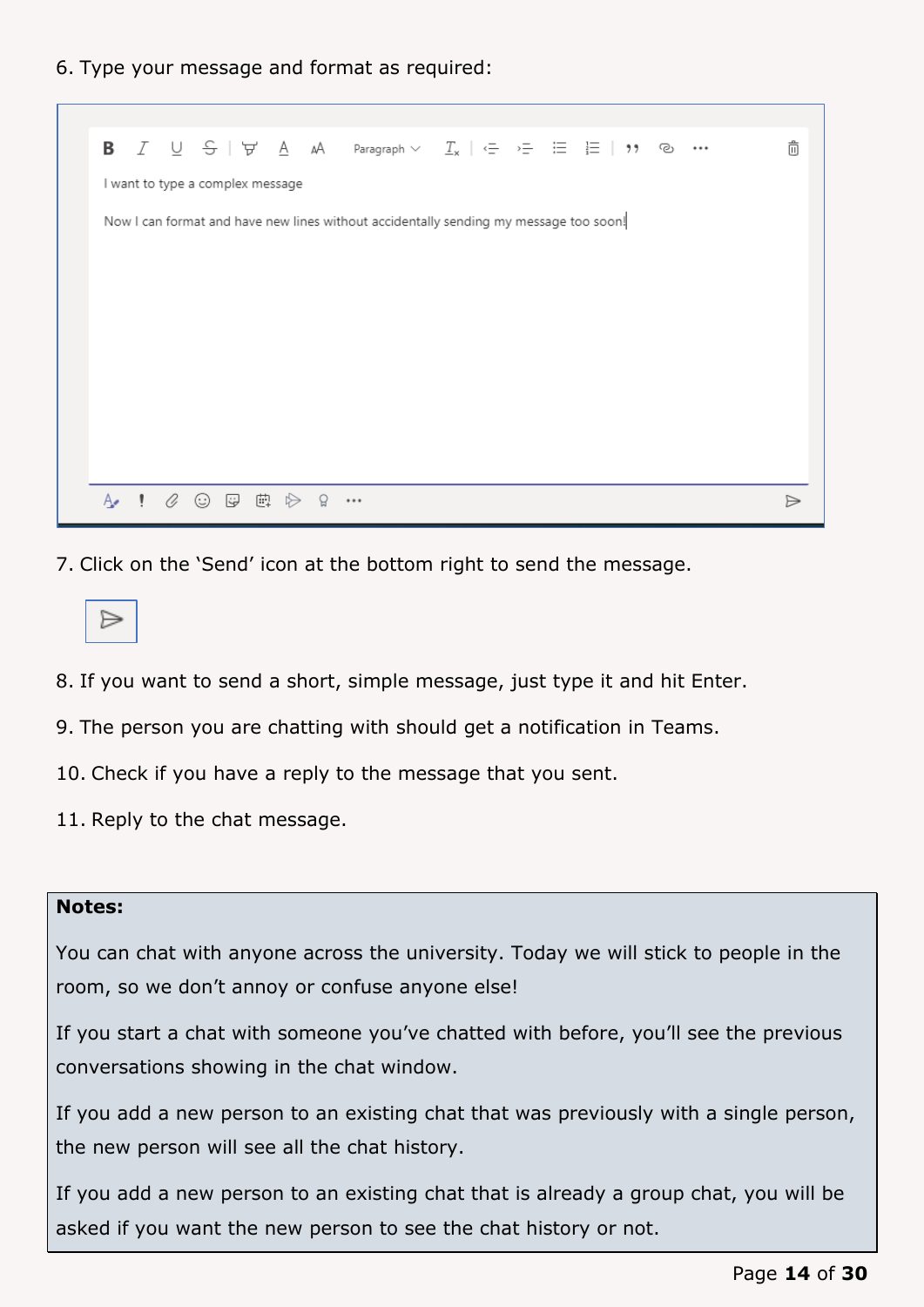## <span id="page-14-0"></span>**Document Management**

You can use the Files section within Teams to share and collaborate on documents. If you have a SharePoint site already which has a suitable document library within it, you can connect this up to your team.

#### <span id="page-14-1"></span>**Adding Documents**

- 1. Return to your Team by clicking on Teams in the left menu.
- 2. If your team is not already open, click on the square for your team to open it:



- 3. In the left panel, click on the name of the channel you created today (e.g. Training Session).
- 4. Click on 'Files' at the top of the conversation window:



5. Click 'New' at the top left:

| General                      |  |                                                                     |
|------------------------------|--|---------------------------------------------------------------------|
|                              |  | 1 New A Upload © Get link + Add cloud storage BO Open in SharePoint |
| $\checkmark$<br>Name<br>Type |  |                                                                     |

6. Choose Word document from the menu.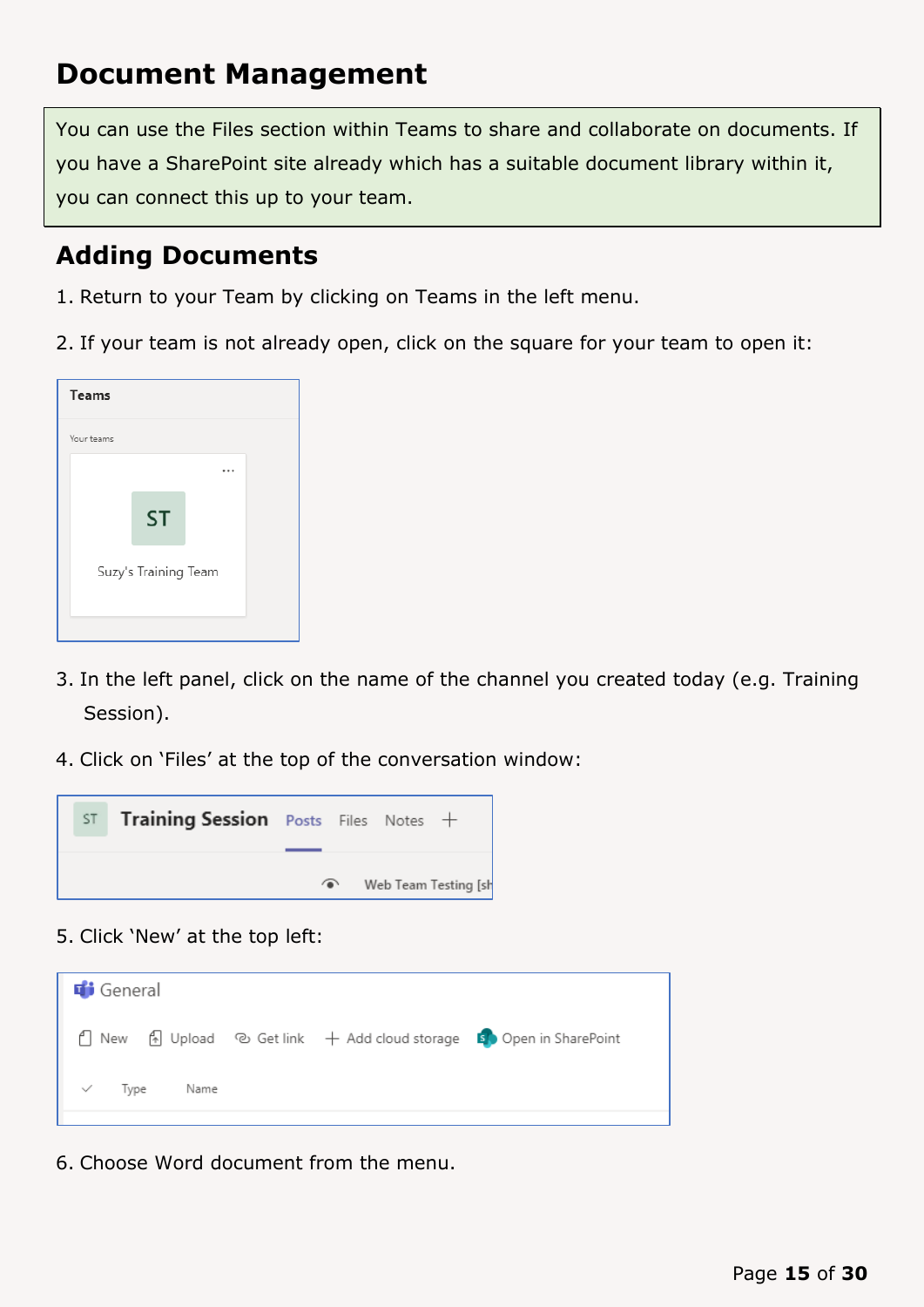7. Give your Word document a name, e.g. Suzy's Document:



- 8. Click Create.
- 9. Word will open within the Teams app.
- 10. Add some content to your document, e.g. This is a very interesting document.
- 11. Click Close on the top right to finish.



12. You'll now see your Files area, with your new document listed:



#### **Note:**

The Files area is actually storing documents in a special Team Site in SharePoint. You can view it through the SharePoint interface by clicking 'Open in SharePoint'.

In this view you can access version history for documents. You can also access the team's recycle bin where you can retrieve deleted documents if required.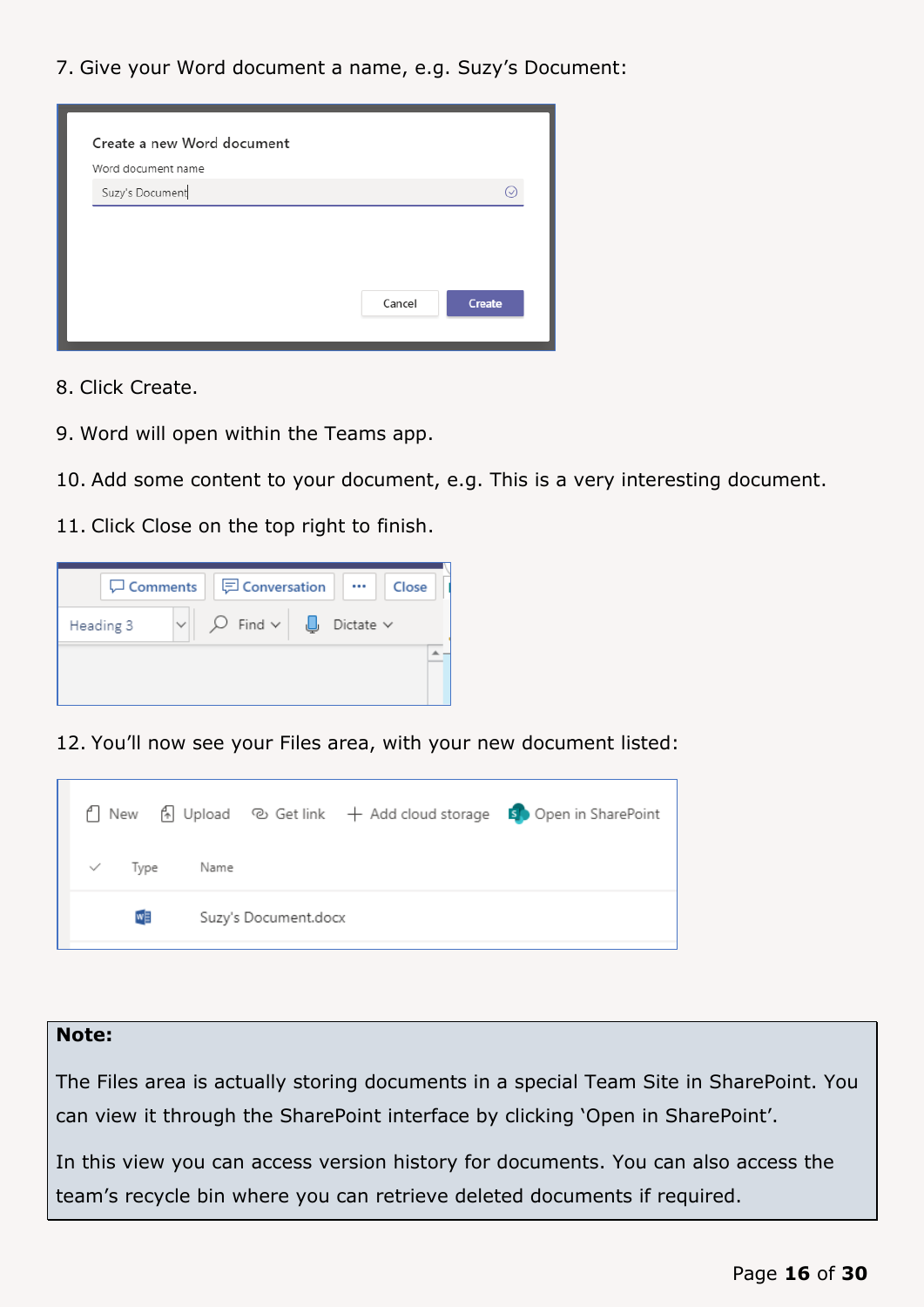### <span id="page-16-0"></span>**Collaborating on Documents**

- 1. Click on the name of your document.
- 2. On the top right of the screen, click on Conversation.

|                     | □ Comments   □ Conversation   …  <br>Close |
|---------------------|--------------------------------------------|
| $\vee$<br>Heading 3 | $\int$ Find $\vee$ U Dictate $\vee$        |
|                     |                                            |
|                     |                                            |

3. The conversation panel opens on the right of the screen:

| Close<br>                          |                                                                                                                 | $\times$      |
|------------------------------------|-----------------------------------------------------------------------------------------------------------------|---------------|
| $\blacktriangle$                   | 호<br>四七<br>Start a conversation<br>Type your message below                                                      |               |
| $\blacktriangledown$<br>$-100\% +$ | Start a new conversation. Type @ to mention<br>٢<br>ğ<br>$A$ $C$<br>$\odot$<br>$\triangleright$<br>$\Omega$<br> | $\Rightarrow$ |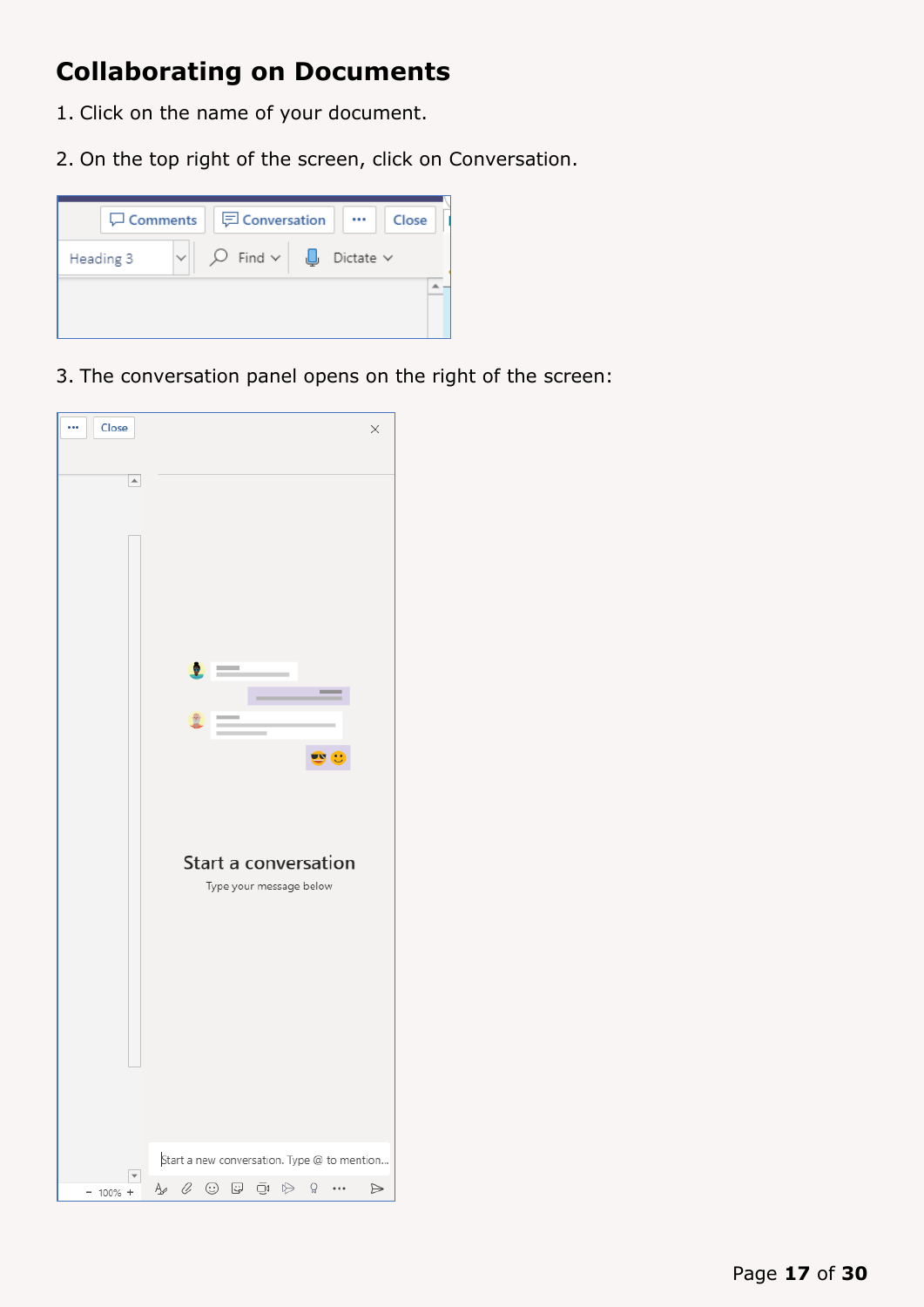- 4. Type in the box at the bottom to start a conversation, e.g. What do you think of this document so far?
- 5. The text will show at the top of the panel with a link to the document.



- 6. Click Close at the top right.
- 7. Return to the main page of your channel by clicking on Posts at the top of the screen.
- 8. You will see your text showing so anyone in the channel can see it.
- 9. Click Reply and type a reply, e.g. It's a bit boring if I'm honest.
- 10. Hit enter and the reply will appear.



11. Your reply will also be shown in the Conversation panel when anyone is viewing the document.

#### **Notes:**

You can use @ in the Conversation panel just like in the channel screen.

You can also leave comments on specific parts of the document by right clicking on part of the document and choosing New Comment. These stay inside the document and aren't shown on the channel screen.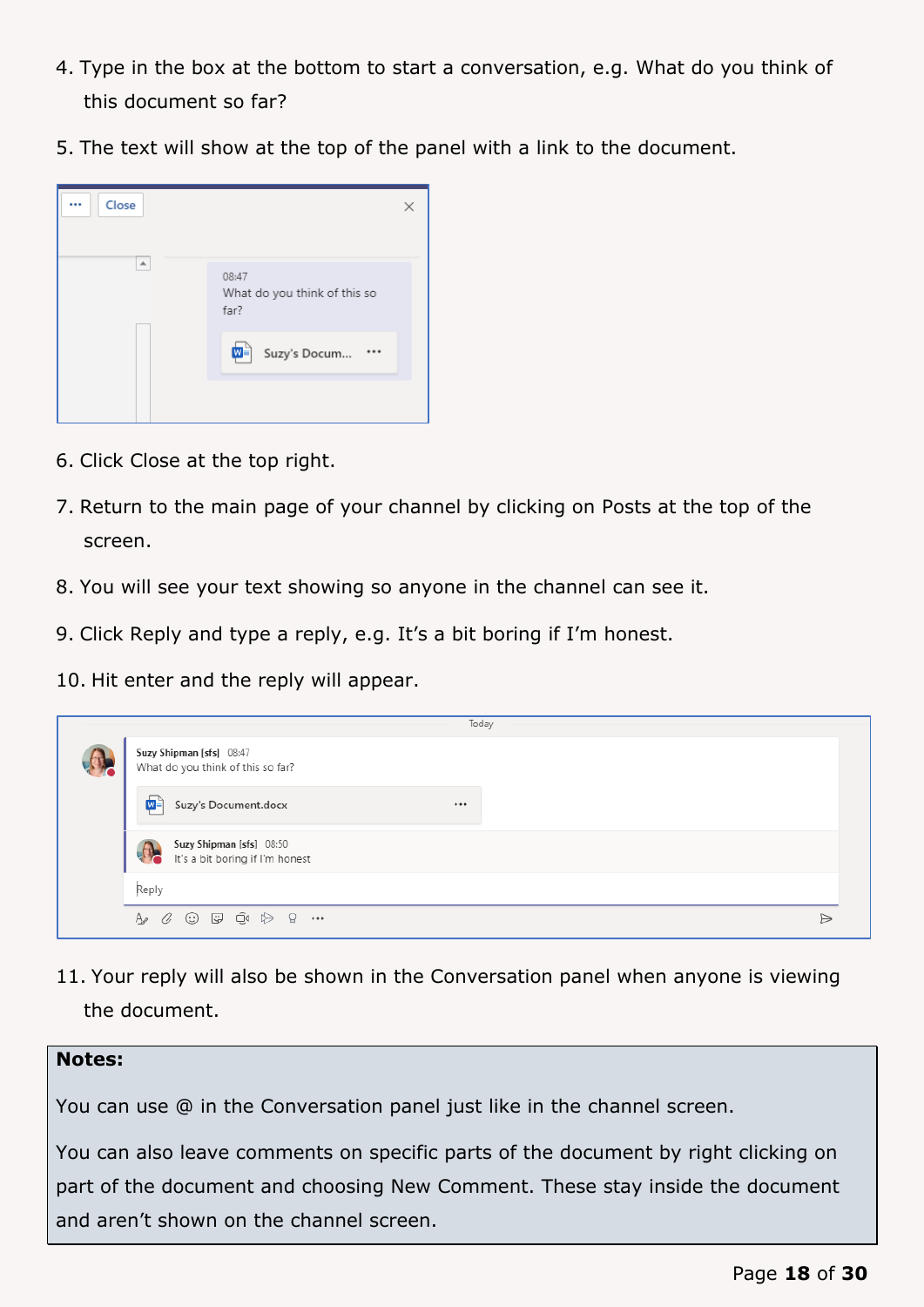### <span id="page-18-0"></span>**Connecting with SharePoint**

- 1. Open SharePoint in your web browser.
- 2. Go to your department's SharePoint site and find a document library.
- 3. Copy the web address of the document library from the address bar.
- 4. Return to Teams.
- 5. Click on the Files tab at the top of your screen.
- 6. Click on +Add cloud storage at the top of the page.
- 7. Click on SharePoint.
- 8. Click on 'Use a SharePoint link' on the left of the pop-up window.
- 9. Paste the web address of the document library into the 'Library Url' box and press the Go button.
- 10. You should see the SharePoint site shown beneath the Library Url box:



11. Click Next to continue.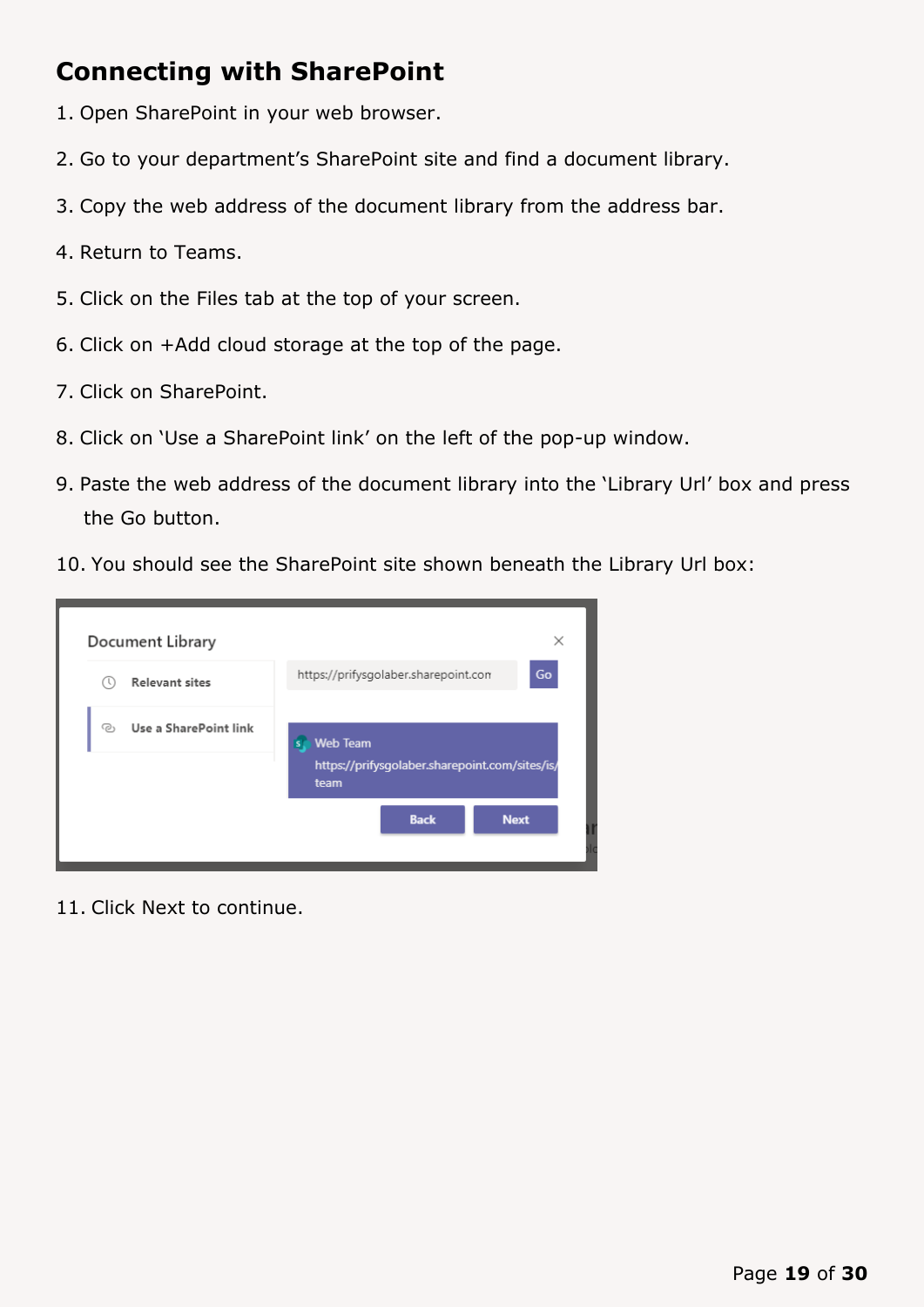12. Click on the document library that you want to use:



13. Click Next.

14. More information about the folder is shown:



15. Click Add folder to confirm that this is the folder you want to add.

16. You'll now see the document library listed on the Files page, as if it was a folder:

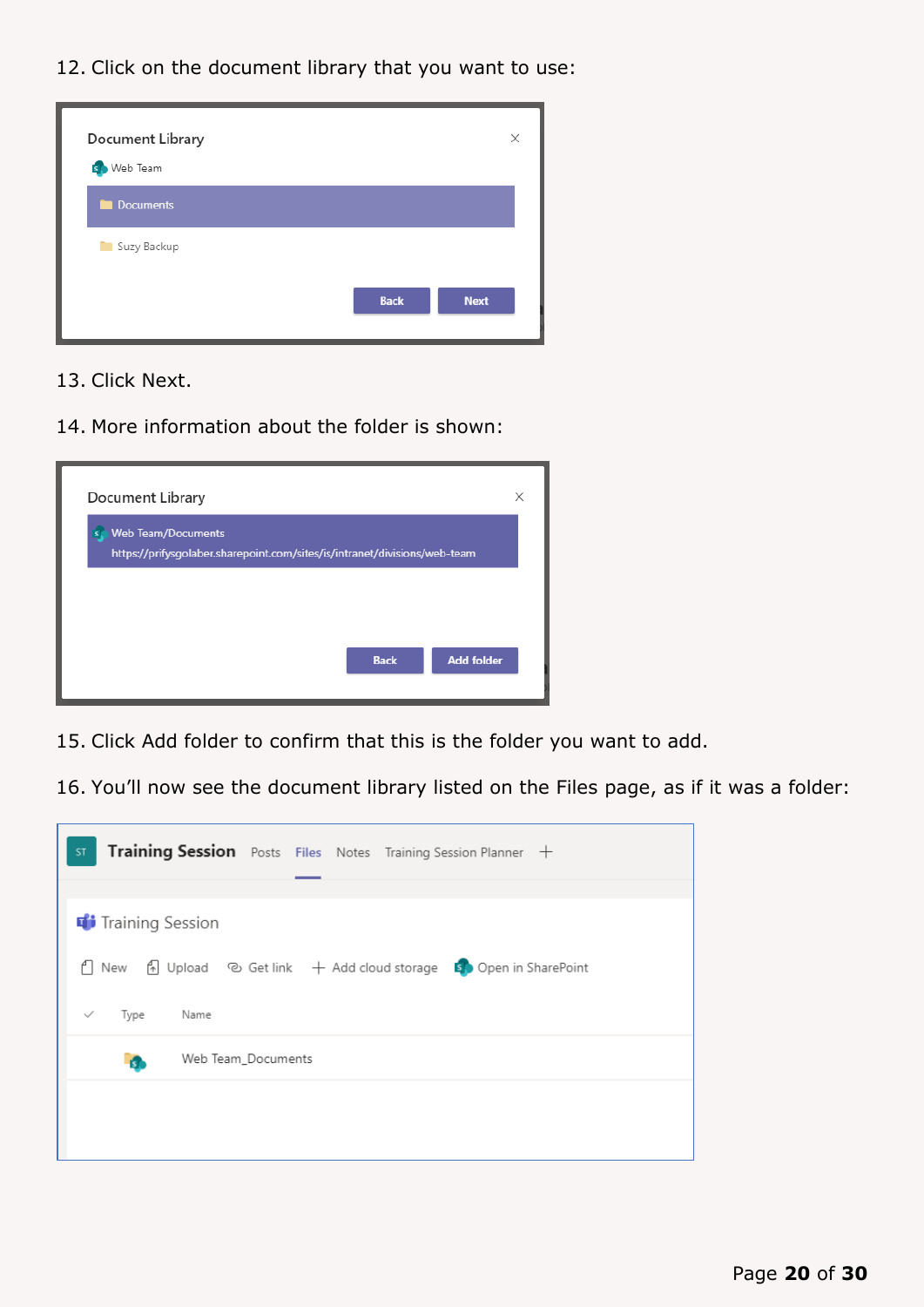## <span id="page-20-0"></span>**Adding a Planner Plan**

Planner is a very useful addition to Teams. You can create tasks and plan projects using a simple visual interface. It needs to be added to the channel manually.

- 1. Return to your Team by clicking on Teams in the left menu.
- 2. If your team is not already open, click on the square for your team to open it:



- 3. In the left panel, click on the name of the channel you created today (e.g. Training Session).
- 4. Click on the + icon at the top of the conversation window:



5. In the 'Add a tab' screen click on Planner (a green icon with 3 different length bars on the right of the top row):

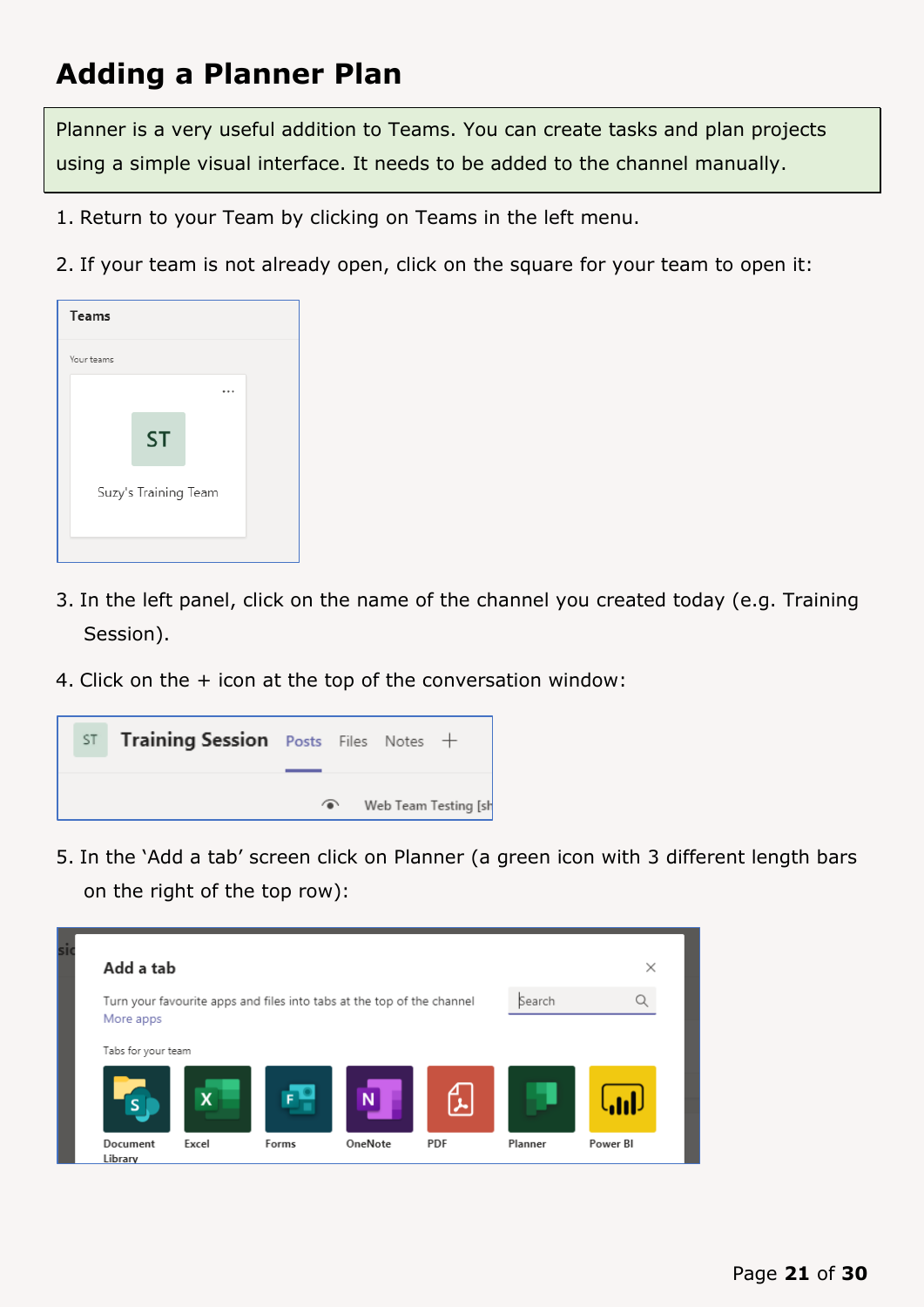6. Type the name of the new plan in the 'Create a new plan' box, e.g. Training Session Planner:



- 7. Click Save.
- 8. Your new plan will open, and you will see its name as an additional tab across the top of the screen:

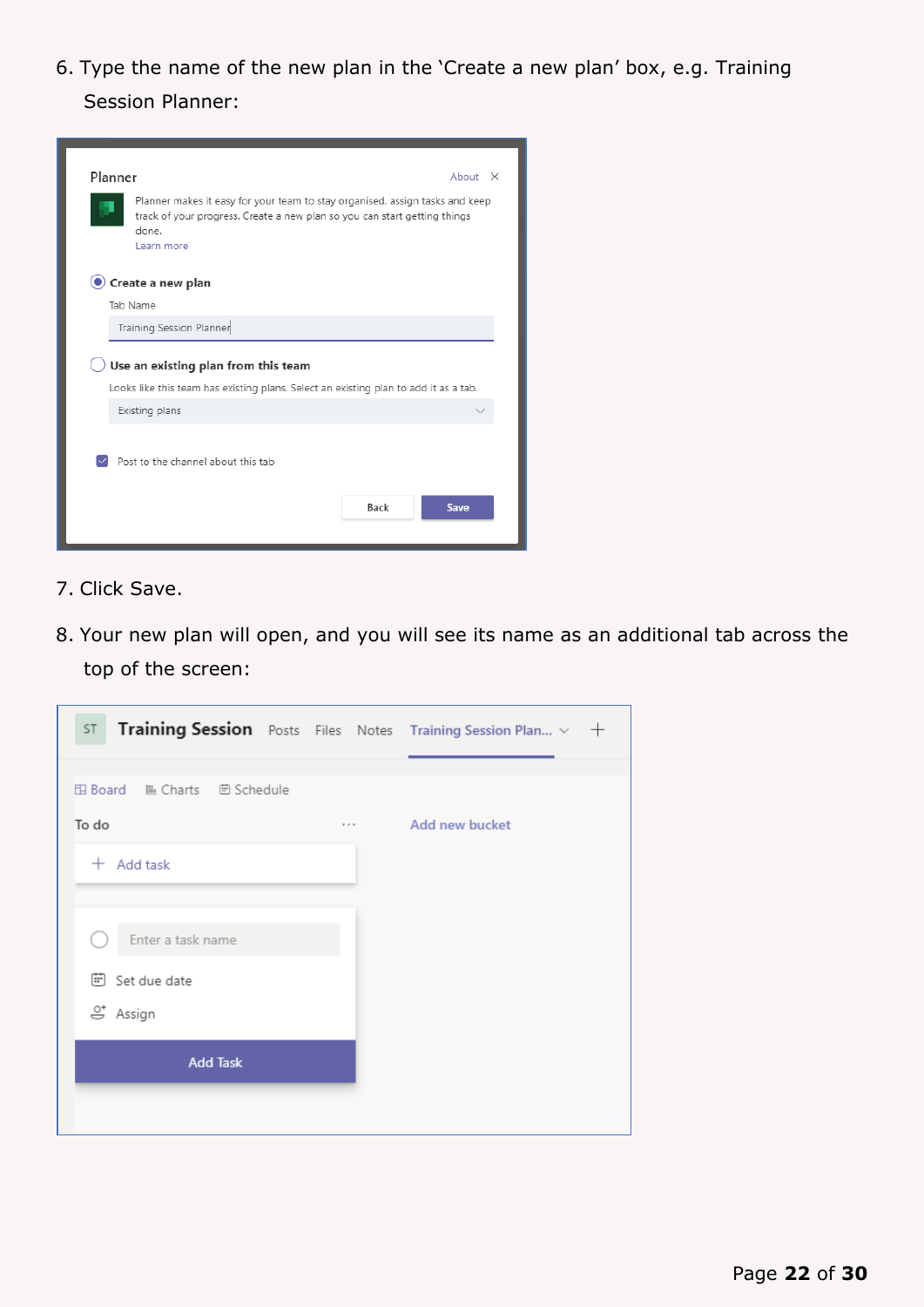# <span id="page-22-0"></span>**Using Planner**

Planner is flexible and easy to use. You can customise your plan according to the needs of your project or team.

### <span id="page-22-1"></span>**Rename a Bucket**

- 1. Click on the name of the default 'bucket' that is currently called 'To do'.
- 2. Replace the text with your chosen bucket title, e.g. Things to fix, and hit enter to save.

### <span id="page-22-2"></span>**Add a New Bucket**

- 1. Click on 'Add new bucket'.
- 2. Type the name of your new bucket, e.g. Wishlist, and hit enter to save.

#### **Note:**

You can add as many buckets as you like, but you'll probably only be able to see 4 at once on screen without scrolling.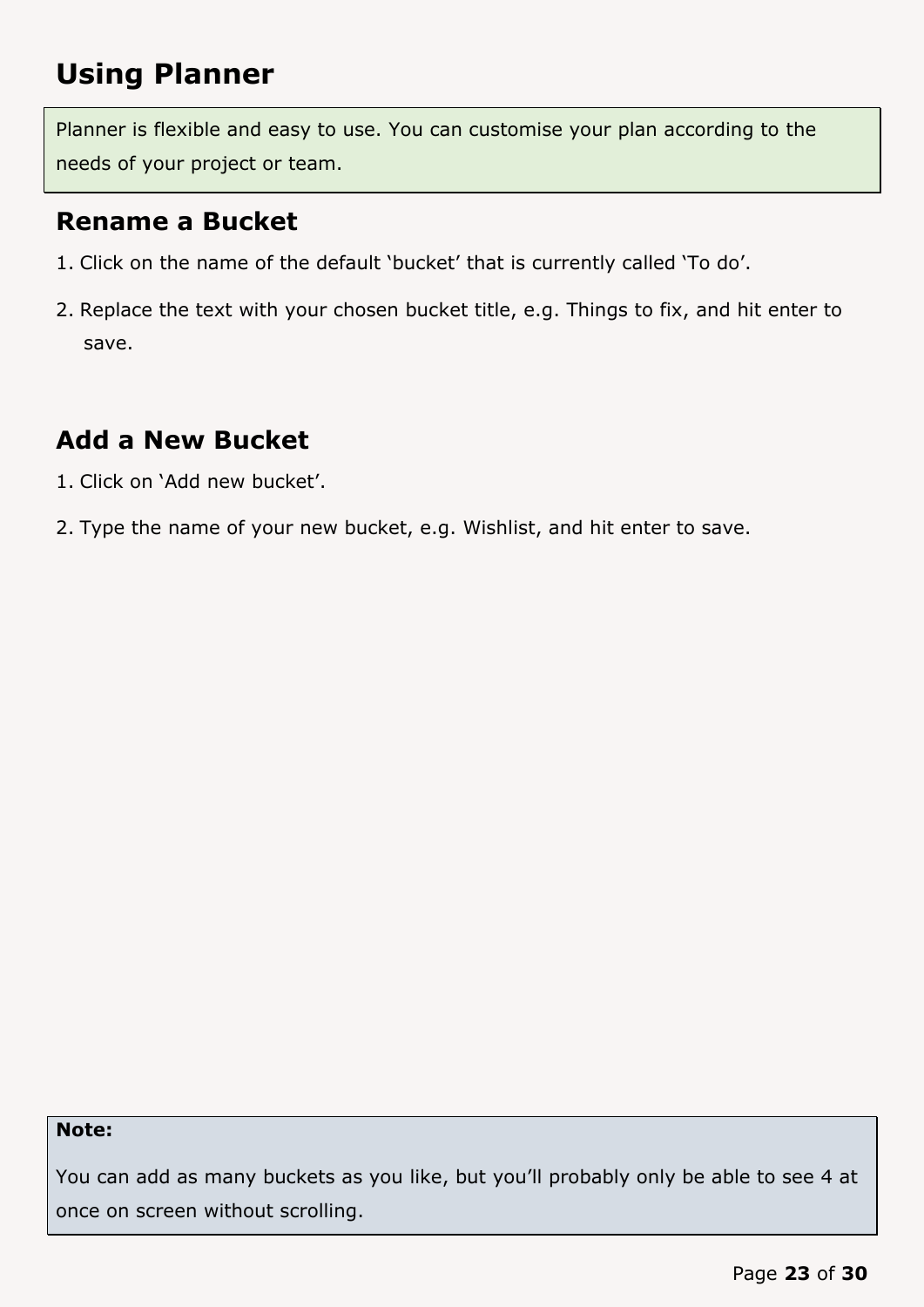## <span id="page-23-0"></span>**Add a task**

- 1. Click on + Add task at the top of your first bucket, e.g. the 'Things to fix' bucket.
- 2. Type the task name in the 'Enter a task name' box, e.g. Fix broken link.
- 3. Click on 'Set due date' and choose the due date from the calendar that appears, e.g. January 30th.
- 4. Click on 'Assign' and choose your name, or another person, from the list of people in the team.
- 5. Click out of the box so you can see all the details you have entered so far:



- 6. Click Add Task to save the task
- 7. The task is now displayed:

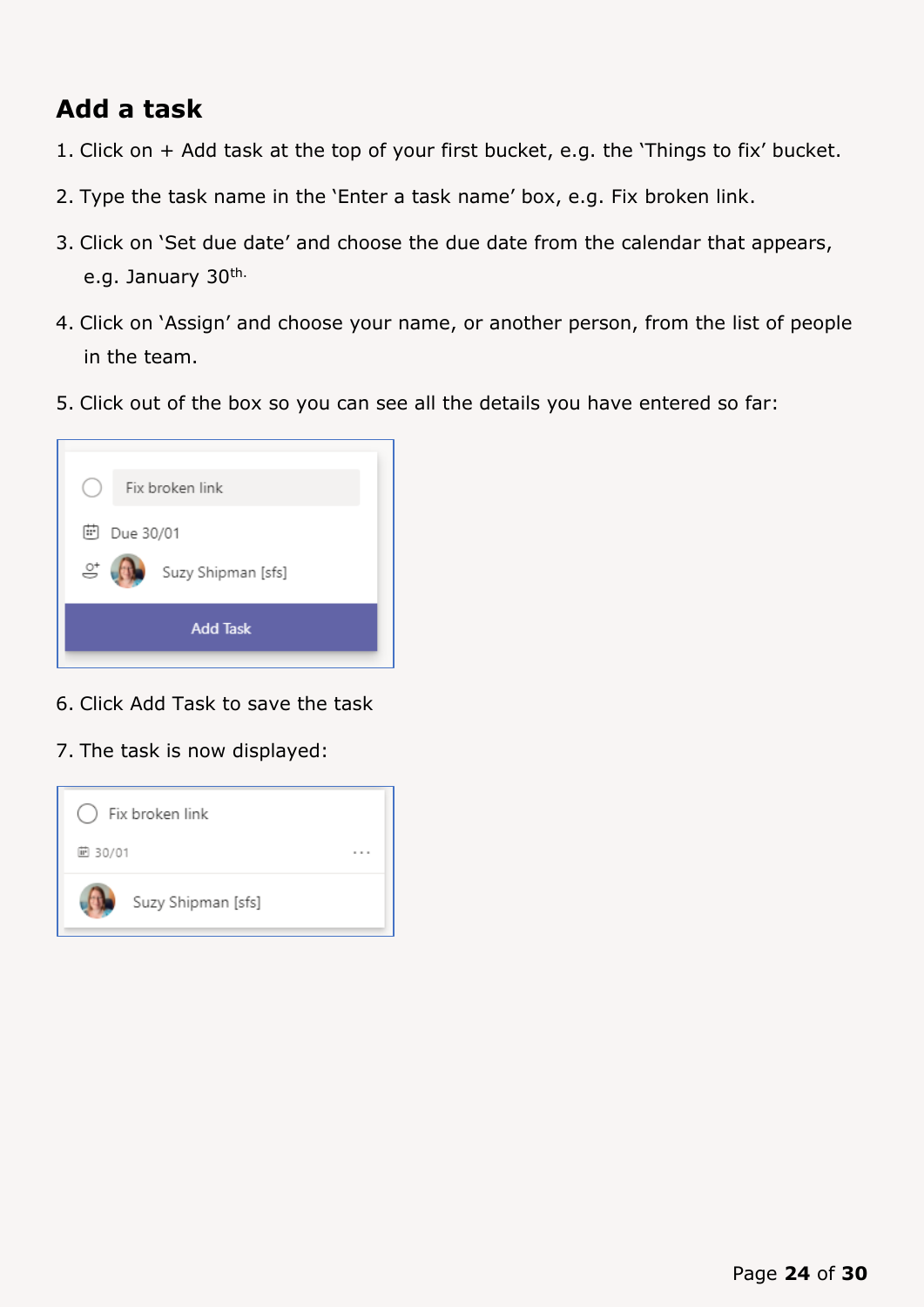### <span id="page-24-0"></span>**Edit a Task**

- 1. Click on the task to edit it.
- 2. Change the priority to Important.
- 3. Add further details of the task to the Notes section, e.g. It's the link to the open day page.
- 4. Tick the 'Show on card' box that appears once you have typed something in the Notes box.

| Last changed moments ago by you              |   |                        |   |             |              |
|----------------------------------------------|---|------------------------|---|-------------|--------------|
| Suzy Shipman [sfs]<br>$\mathfrak{L}^*$<br>SS |   |                        |   |             |              |
| Bucket                                       |   | Progress               |   | Priority    |              |
| Wishlist                                     |   | $\bigcirc$ Not started |   | ! Important |              |
| Start date                                   |   | Due date               |   |             |              |
| Start anytime                                | 扁 | 30/01/2020             | 閫 |             |              |
| Notes                                        |   |                        |   |             | Show on card |
| It's the link to the open day page           |   |                        |   |             |              |
|                                              |   |                        |   |             |              |
| Attachments<br>Add attachment                |   |                        |   |             |              |
|                                              |   |                        |   |             |              |
| Comments                                     |   |                        |   |             |              |
|                                              |   |                        |   |             |              |
| Type your message here                       |   |                        |   |             |              |
|                                              |   |                        |   |             | Send         |

- 5. Click out of the window to close it.
- 6. Your task is now marked with an exclamation mark (!) to show it is important, and displays the description text.

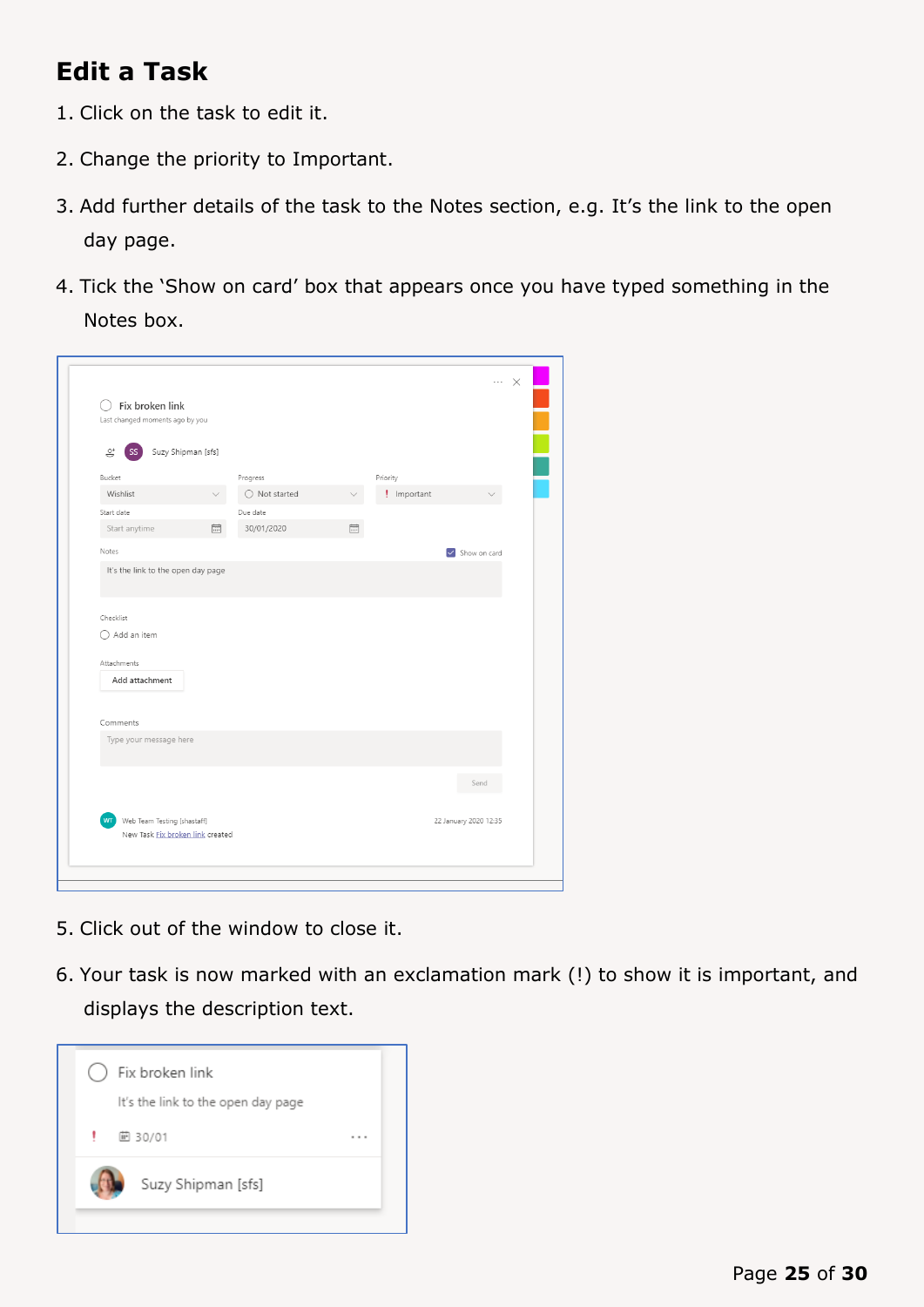### <span id="page-25-0"></span>**Move a Task**

- 1. Drag your task to the 2<sup>nd</sup> bucket, e.g. the Wishlist bucket.
- 2. Your task is now displayed under this bucket instead:



## <span id="page-25-1"></span>**Mark a Task as Complete**

- 1. Imagine you have completed the task. Click the circle to the left of the task name to mark it as complete.
- 2. The task will now be hidden but can be shown by clicking on 'Show completed':

| Wishlist                             |
|--------------------------------------|
| $+$ Add task                         |
| Show completed 1                     |
| Wishlist                             |
| $+$ Add task                         |
|                                      |
| Hide completed 1                     |
| $\sqrt{\phantom{a}}$ Fix broken link |
| It's the link to the open day page   |
| !   11 30/01                         |
| WI Completed by Web Team Testin      |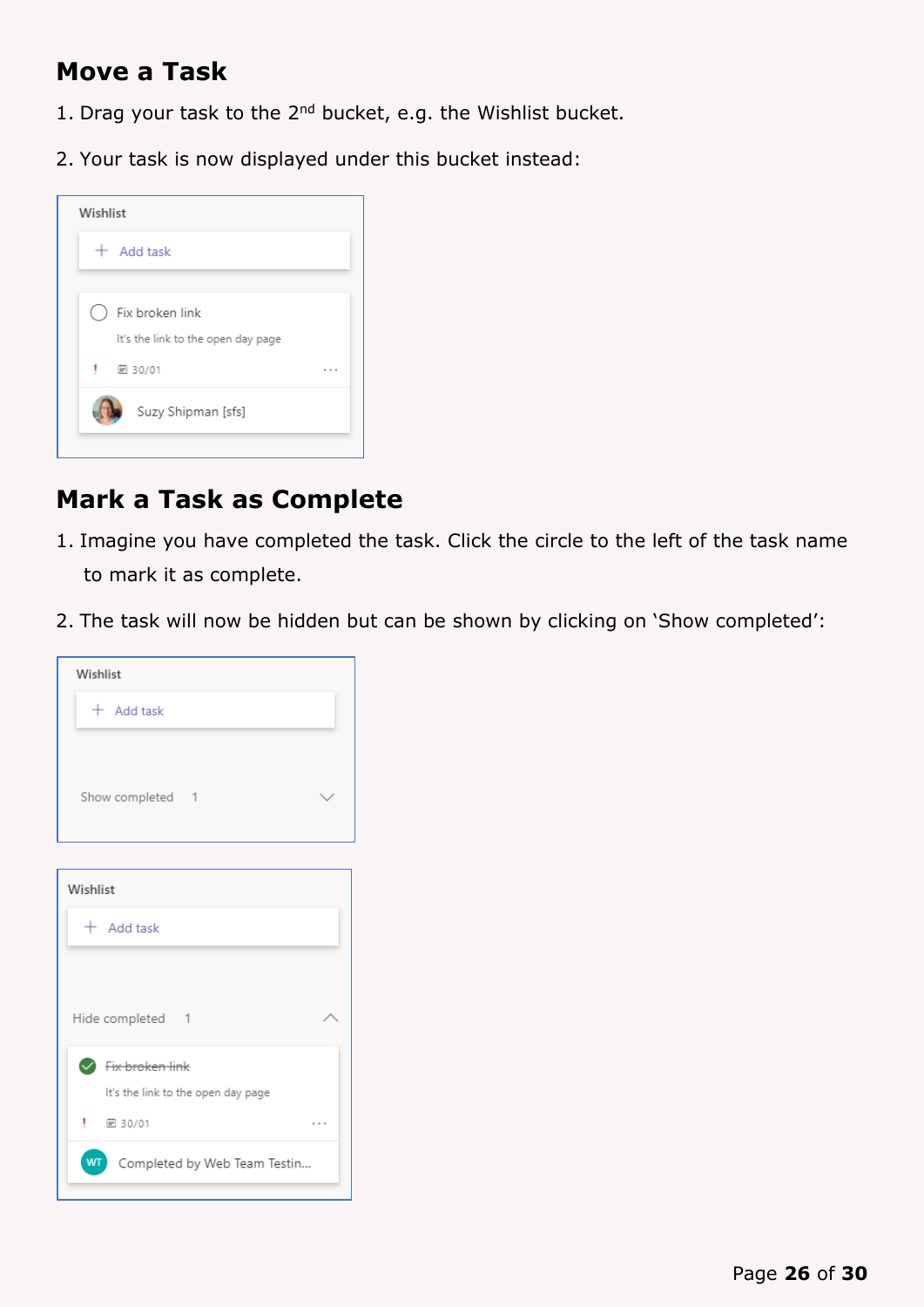# <span id="page-26-0"></span>**Viewing your Planner Tasks**

Planner is useful, but once you are a member of a few teams, it can be hard to keep track of your Planner tasks. Instead of looking in each team, you can view all your tasks together.

- 1. Click … in left menu, under the main icons.
- 2. Choose Planner from the menu that appears:

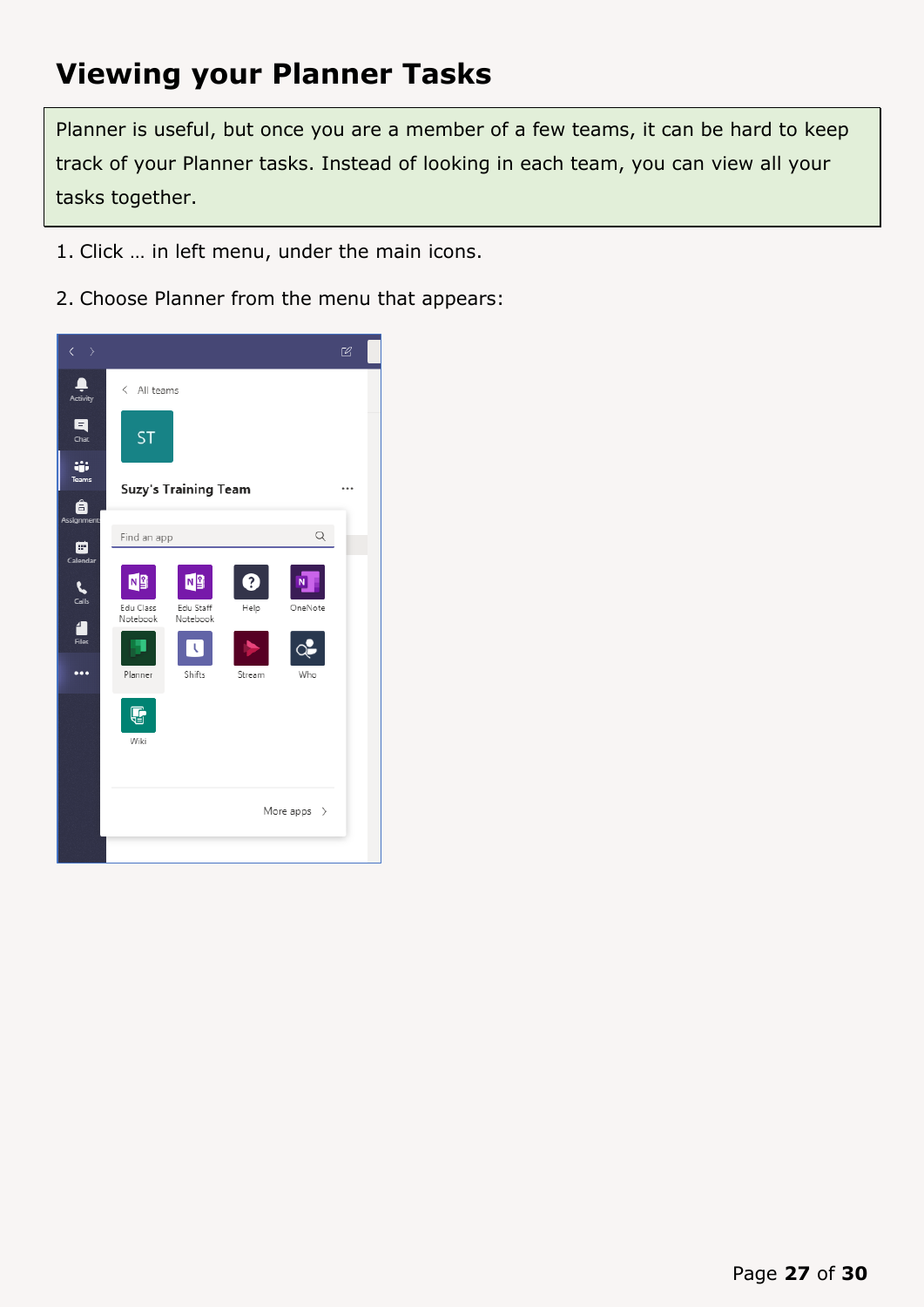3. You'll see all the tasks which have been allocated to you:

| くゝ                                                                                                                    | Ø                                                                                                                                                                                                                                                                                                          |
|-----------------------------------------------------------------------------------------------------------------------|------------------------------------------------------------------------------------------------------------------------------------------------------------------------------------------------------------------------------------------------------------------------------------------------------------|
| Activity                                                                                                              | Planner My Tasks Activity Recent All Help About                                                                                                                                                                                                                                                            |
| $\blacksquare$<br>Chat<br>ŵ<br><b>Teams</b><br>Â<br><b>Assignments</b><br>m<br>Calendar<br>Calls<br>Files<br>$\cdots$ | Not started<br>In progress<br><b>Training Session Planner</b><br>Task 2<br>回 28/01<br>$\cdots$<br><b>WT</b><br>Web Team Testing [shastaff]<br><b>Training Session Planner</b><br>Another Task to do<br>■ 31/01<br>$\cdots$<br>Web Team Testing [shastaff]<br><b>WT</b><br>Test task<br>回 06/02<br>$\cdots$ |
|                                                                                                                       | Web Team Testing [shastaff]<br><b>WT</b>                                                                                                                                                                                                                                                                   |

- 4. Change the view so that you see the tasks in order of due date by clicking on 'Group by Progress' in the top right corner and choosing 'Due Date' instead.
- 5. You'll now see your tasks in order so you can prioritise the more urgent tasks:

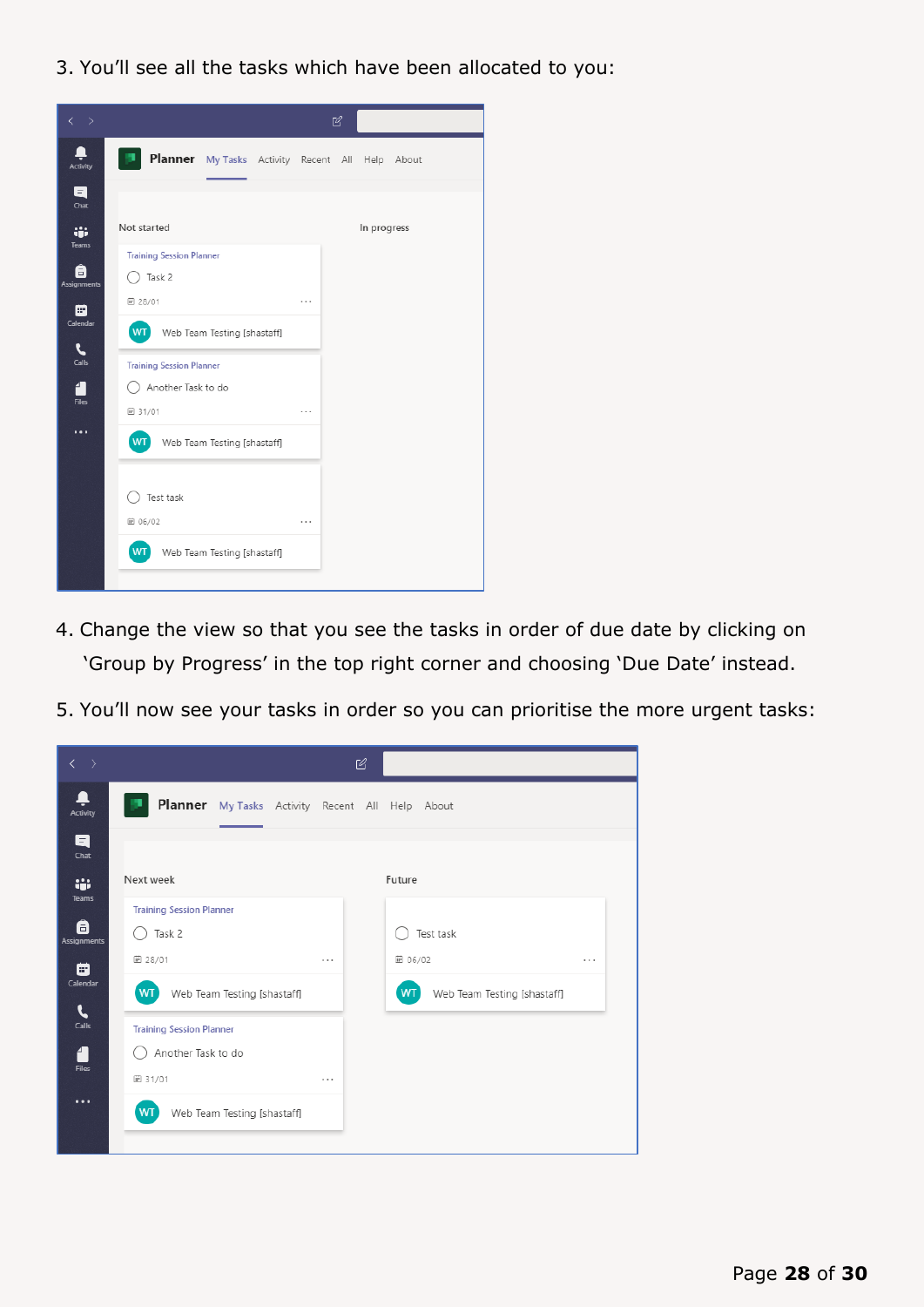# <span id="page-28-0"></span>**Having an Online Meeting**

You can have online meeting through Teams. This is very useful if you are working with people across the university or if team members are not currently on campus. Meetings are similar to Skype calls.

- 1. Click on Calendar in the left menu.
- 2. You'll see your Outlook calendar so you can choose a date/time for your meeting that fits round your existing commitments.
- 3. Click '+ New meeting' at the top right of the screen:

|                | <b>Q</b> Meet now | $+$ New meeting         |
|----------------|-------------------|-------------------------|
|                |                   | (Ö) Working Week $\vee$ |
| $24$<br>Friday |                   |                         |
|                |                   |                         |
|                |                   |                         |

- 4. Give the meeting a title, e.g. Suzy's Test Meeting
- 5. Choose a start and end date/time
- 6. Type more information about the meeting in the Details box, e.g. This is a test meeting from a Teams training session.
- 7. In the 'Select a channel to meet in' choose the channel you created earlier, e.g. Training Session.